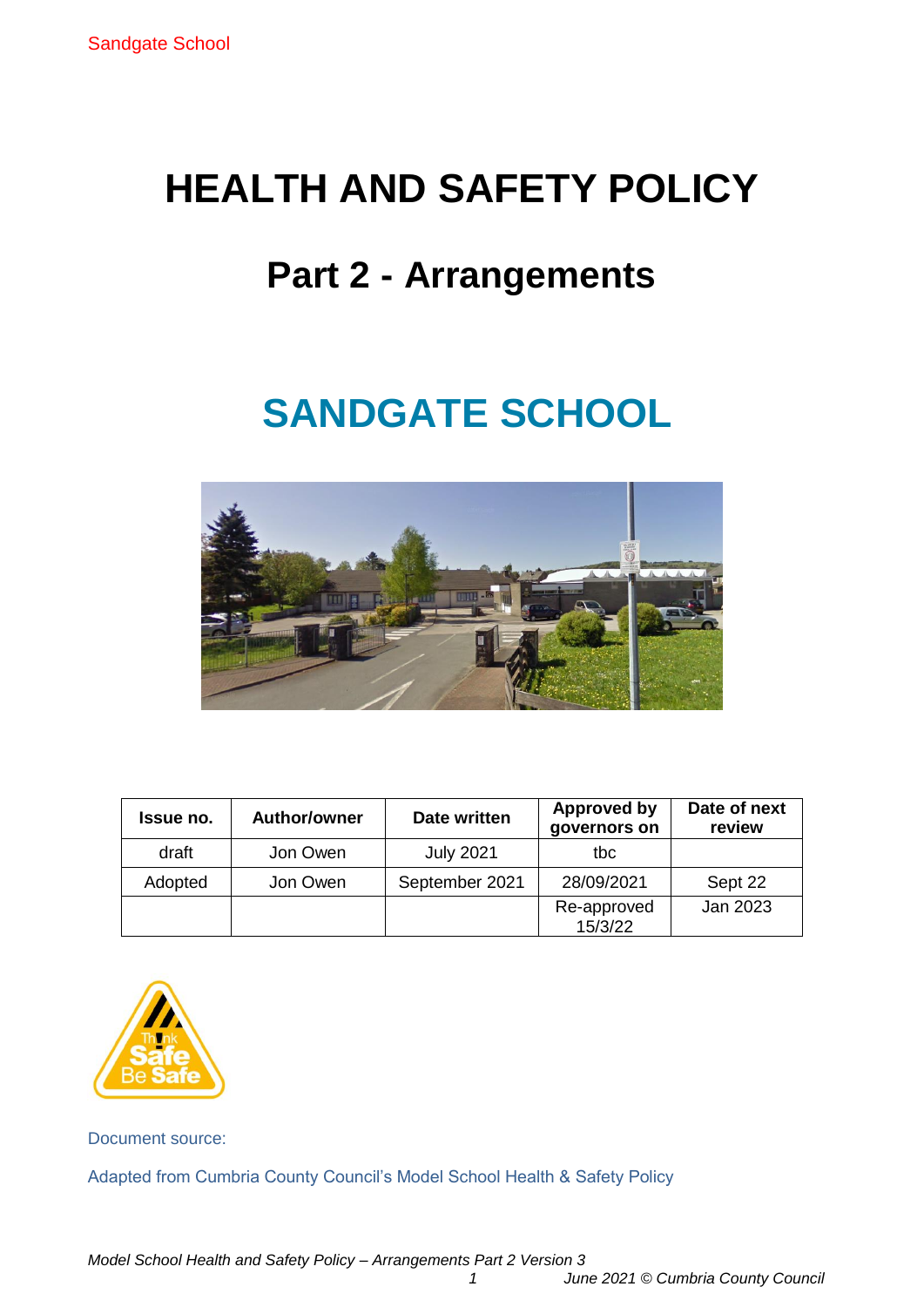# **Contents**

| Information and Communications Technology (ICT) including display screen |  |
|--------------------------------------------------------------------------|--|
|                                                                          |  |
|                                                                          |  |
| 13                                                                       |  |
|                                                                          |  |
|                                                                          |  |
|                                                                          |  |
|                                                                          |  |
|                                                                          |  |
|                                                                          |  |
|                                                                          |  |
|                                                                          |  |
|                                                                          |  |
|                                                                          |  |
|                                                                          |  |
|                                                                          |  |
|                                                                          |  |
|                                                                          |  |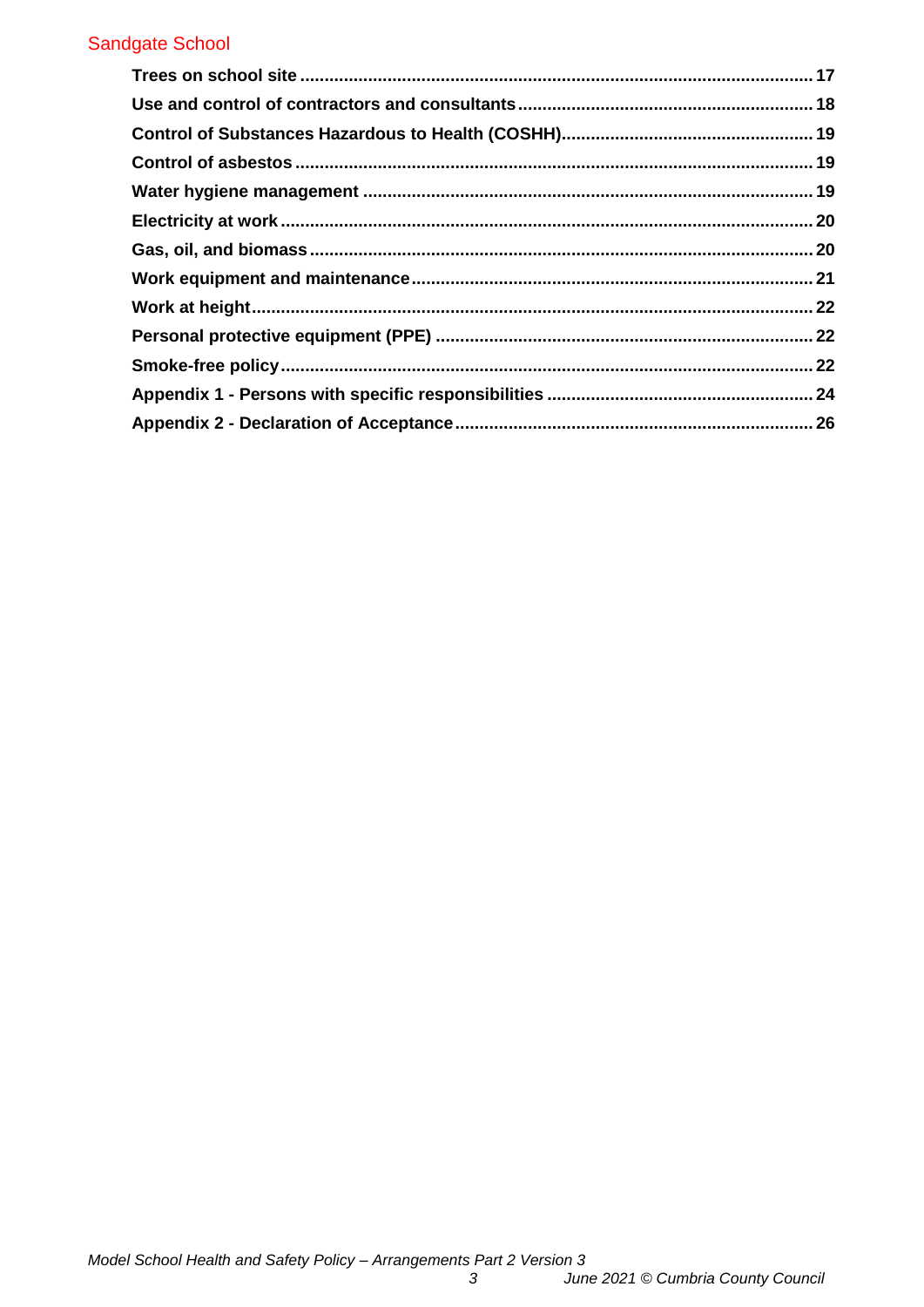# <span id="page-3-0"></span>**Introduction**

This document outlines the local arrangements we have in place to manage health and safety. We refer to the advice and guidance provided by Cumbria County Council as well as nationally recognised safety standards. These arrangements support our Health and Safety Policy Statement which is displayed in school and available on request.

All staff and any other relevant persons will be made aware of the policy statement and arrangements at induction and following each review. We will also make them aware of any supporting guidance, contacts, systems, relevant risk assessments or training requirements which support these arrangements. All staff will be required to sign a [Declaration of Acceptance](#page-25-0) following communication of the Policy Statement and arrangements.

# <span id="page-3-1"></span>**Professional health and safety support, advice and assistance**

Cumbria County Council's Corporate Health and Safety Team provides our specialist Health and Safety Advisory service. They provide written safety guidance, model policies and template forms via the schools' portal and other supporting systems.

| Corporate Health and Safety Team<br><b>Cumbria County Council</b><br><b>Carlisle East Community Fire Station</b><br>Eastern Way, Carlisle<br>CA1 3RA | Telephone: (01228) 221616<br>Email - healthandsafety@cumbria.gov.uk                                                                                                                    |
|------------------------------------------------------------------------------------------------------------------------------------------------------|----------------------------------------------------------------------------------------------------------------------------------------------------------------------------------------|
| Lead contacts:                                                                                                                                       |                                                                                                                                                                                        |
| Judith Chandler - Health, Safety and                                                                                                                 | Email: judith.chandler1@cumbria.gov.uk                                                                                                                                                 |
| <b>Wellbeing Manager</b>                                                                                                                             | Mobile: 07584 534670                                                                                                                                                                   |
| Kevin Hewitson - Health, Safety and                                                                                                                  | Email: kevin.hewitson@cumbria.gov.uk                                                                                                                                                   |
| <b>Wellbeing Adviser</b>                                                                                                                             | Mobile: 07788 396193                                                                                                                                                                   |
| Judy Hutchinson - Assistant Health,                                                                                                                  | Email: judy.hutchinson@cumbria.gov.uk                                                                                                                                                  |
| Safety and Wellbeing Adviser                                                                                                                         | Mobile: 07825 340473                                                                                                                                                                   |
| Matt Ellis - Outdoor Learning and                                                                                                                    | Email: Evas@sunderland.gov.uk                                                                                                                                                          |
| <b>Educational Visits Advisor, Derwent Hill</b>                                                                                                      | Telephone: 017687 72005                                                                                                                                                                |
| <b>Emergency out-of-hours service</b>                                                                                                                | The Local Authority Health and Safety Team also<br>operates a 24/7 out-of-hours service for emergency<br>safety advice and support. This can be accessed by<br>dialling 0300 303 1042. |
|                                                                                                                                                      | You can then leave a message including your<br>contact telephone number, and a Safety Adviser will<br>contact you as soon as possible.                                                 |

# <span id="page-3-2"></span>**Health and safety arrangements**

# <span id="page-3-3"></span>Communication, co-ordination and consultation

The governing body will recognise, co-operate, and consult with properly-appointed health and safety representatives to enable them to fulfil their statutory functions and ensure that effective arrangements are in place for consultation and communication with staff within school. Provision will be made for specific staff safety committees where requested.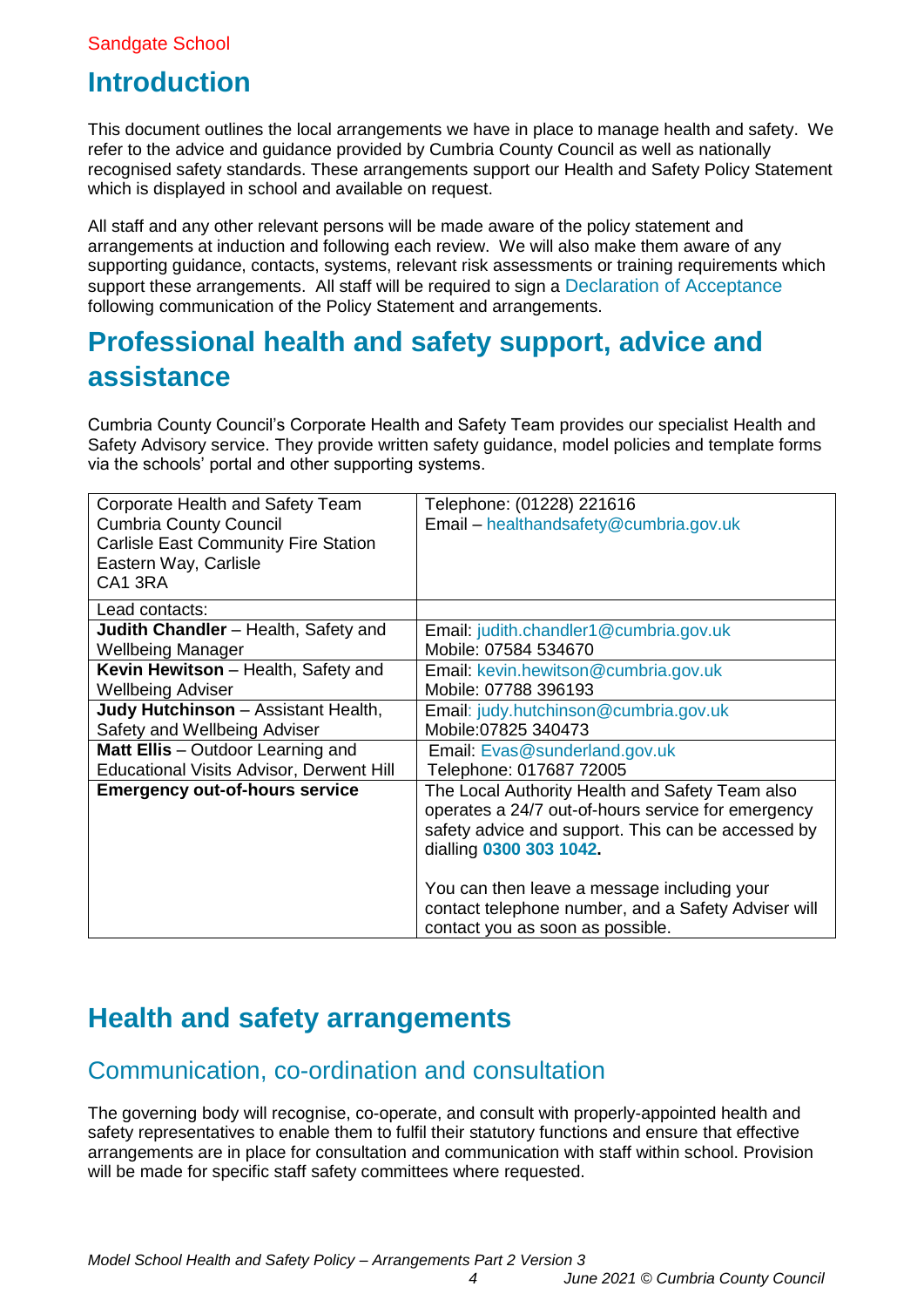Any additions and alterations to the Health and Safety Policy or arrangements will be consulted on and circulated promptly to staff.

Health and safety will be a standing item on the agenda for staff and relevant governors' meetings. Both union staff representatives and non-union staff representatives will be invited to attend and will report back to their own department or team on issues raised and discussed.

Information and/or advice on matters relating to the health, safety and welfare of employees will be circulated via staff meetings unless it is of immediate importance to any individual employee or group of employees.

#### **References and useful links:**

Schools' portal**:** *SIGN 09 - [Health and Safety Governance and Consultation](https://schools.cumbria.gov.uk/Reference%20Library/Forms/AllItems.aspx?RootFolder=%2FReference%20Library%2FHealth%20and%20Safety%2FSafety%20Information%20Guidance%20Notes%20%28SIGNS%29&FolderCTID=0x01200048726C2A165D504480BCAF32B116BC9E&View=%7B9FFF4988%2D18AD%2D4845%2D9E0A%2DC419CCBA536A%7D) County Council Safety Procedure 03 - [Health and Safety Governance and Consultation](https://schools.cumbria.gov.uk/Reference%20Library/Forms/AllItems.aspx?RootFolder=%2FReference%20Library%2FHealth%20and%20Safety%2FCounty%20Council%20Safety%20Procedures&FolderCTID=0x01200048726C2A165D504480BCAF32B116BC9E&View=%7B9FFF4988%2D18AD%2D4845%2D9E0A%2DC419CCBA536A%7D)*

# <span id="page-4-0"></span>Health and Safety Management Plan

The governing body will develop a written Health and Safety Management Plan which will be used as a working document. This will be used to record and keep track of planned safety-related actions such as routine maintenance, safety-related training, document reviews and actions from inspections and audits. The plan will include the name of person responsible, priority rating, costs, and planned timescales.

<span id="page-4-1"></span>*We have adopted the Health and Safety Management Plan template on the schools' portal.*

### Training, awareness, competence and training records

We will ensure that staff are competent to perform tasks that may impact on health and safety. Competence is defined in terms of appropriate training and/or experience. Training procedures will consider differing levels of responsibility, ability, literacy, and risk.

A formal health and safety training plan is maintained as a working document. This will record all health and safety training that has been carried out. It will include health and safety training, such as IOSH Managing Safely, provided for those with specific health and safety responsibilities, e.g. Headteacher and Health and Safety Co-ordinator. The training plan will highlight any statutory refresher training that may be required.

### <span id="page-4-2"></span>Induction training

Safety Information Guidance Note SIGN 08 sets out our arrangements for health and safety induction for all new members of staff (including volunteers, students, and pupils).

*We have adopted the Health and Safety Induction Checklist provided by Cumbria County Council and available on the schools' porta*l.

**References and useful links:**

Schools' portal: *SIGN 08 - [Health and Safety Induction](https://schools.cumbria.gov.uk/Reference%20Library/Forms/AllItems.aspx?RootFolder=%2FReference%20Library%2FHealth%20and%20Safety%2FSafety%20Information%20Guidance%20Notes%20%28SIGNS%29&FolderCTID=0x01200048726C2A165D504480BCAF32B116BC9E&View=%7B9FFF4988%2D18AD%2D4845%2D9E0A%2DC419CCBA536A%7D)*

## <span id="page-4-3"></span>Monitoring, review and audit

The governing body with the support of the Headteacher will, at intervals that it determines appropriate, monitor and review the school's health and safety management system to ensure its continuing suitability. Relevant staff and other parties will be involved as appropriate. Reviews of specific risk areas may also be undertaken. Reviews shall be documented where appropriate.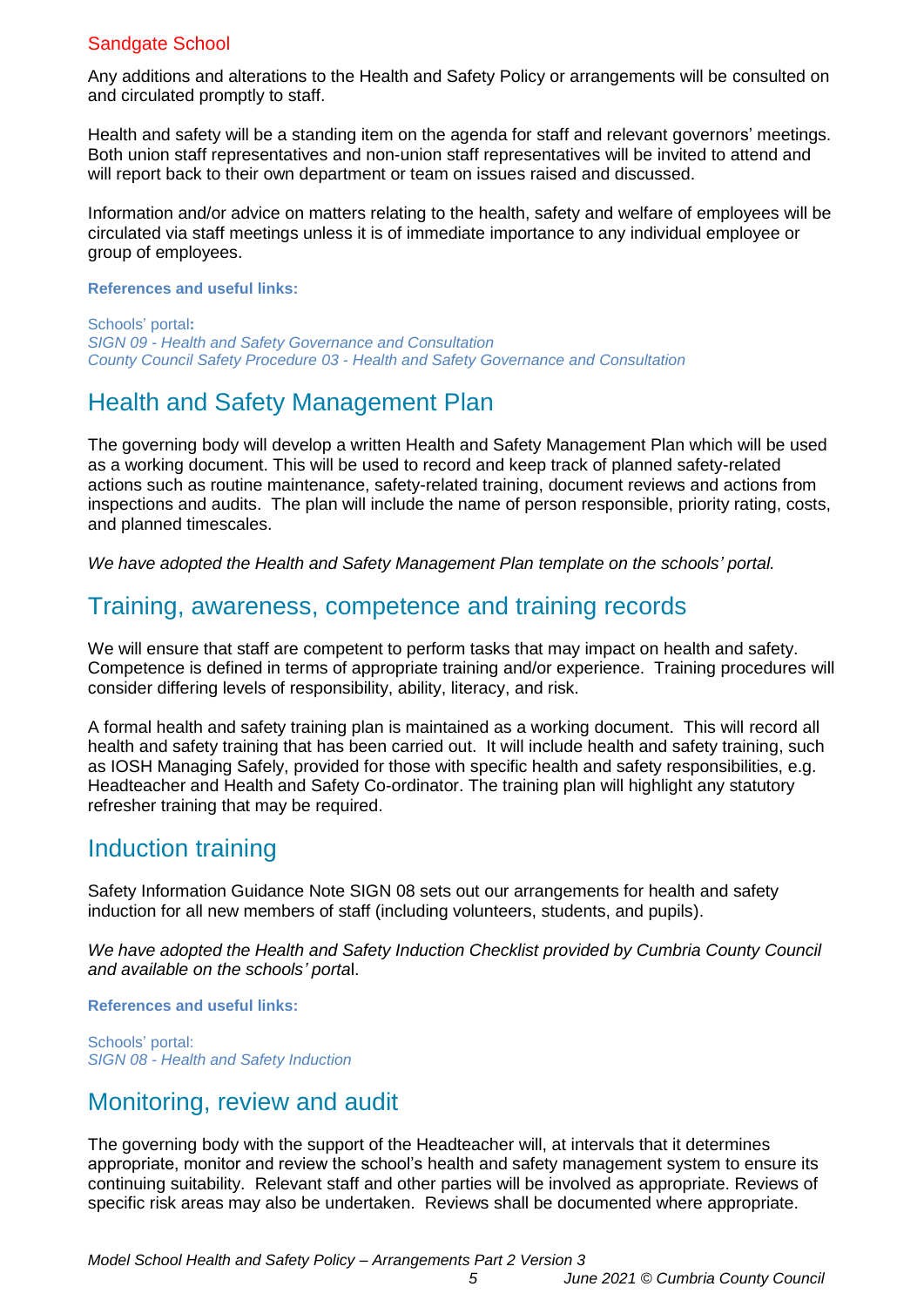The review process aims to identify where changes to policy, objectives and other elements of the health and safety management system are required. Typically, the review would cover such information as accident statistics and trends, results of audits and inspections, hazard identification and risk assessments.

Actions following a review would include revisions to risk assessments, health and safety policies, and corrective actions assigned with target dates for completion and review.

## <span id="page-5-0"></span>External health and safety management audits

Cumbria County Council's Corporate Health and Safety Team will undertake a full health and safety management system audit at three yearly intervals. These audits will be carried out by a qualified safety advisor. Following this process, we will be supplied with a detailed report containing requirements and recommendations to improve our existing arrangements. Any recommended actions arising from these audits will be addressed by the Headteacher and governing body within the recommended timescales and with the support and guidance of the Corporate Health and Safety Team where required.

#### **References and useful links:**

Schools' portal: *[County Council Safety Procedure 05](https://schools.cumbria.gov.uk/Reference%20Library/Forms/AllItems.aspx?RootFolder=%2FReference%20Library%2FHealth%20and%20Safety%2FCounty%20Council%20Safety%20Procedures&FolderCTID=0x01200048726C2A165D504480BCAF32B116BC9E&View=%7B9FFF4988%2D18AD%2D4845%2D9E0A%2DC419CCBA536A%7D) - Auditing and Active Monitoring*

<span id="page-5-1"></span>*[Managing for health and safety \(HSG65\) \(hse.gov.uk\)](https://www.hse.gov.uk/pubns/books/hsg65.htm)*

# Archiving and document control

Health and safety-related documentation will be retained securely and in accordance with the **2019 IRMS Schools Toolkit**. This is made available to us via the schools' portal: *[Records Management](https://schools.cumbria.gov.uk/Reference%20Library/Forms/AllItems.aspx?RootFolder=%2FReference%20Library%2FData%20Protection%2C%20Freedom%20of%20Information%20and%20Records%20Management%2FRecords%20Management&FolderCTID=0x01200048726C2A165D504480BCAF32B116BC9E&View=%7B9FFF4988%2D18AD%2D4845%2D9E0A%2DC419CCBA536A%7D)* 

We recognise our duties under the General Data Protection Regulation (GDPR) and Data Protection Act 2018. Due care will be taken with records management in terms of personal data and in the use of any media which may clearly identify pupils.

#### **References and useful links:**

Schools' portal: *[Data Protection, Freedom of Information and Records Management](https://schools.cumbria.gov.uk/Reference%20Library/Forms/AllItems.aspx?RootFolder=%2FReference%20Library%2FData%20Protection%2C%20Freedom%20of%20Information%20and%20Records%20Management&FolderCTID=0x01200048726C2A165D504480BCAF32B116BC9E&View=%7B9FFF4988%2D18AD%2D4845%2D9E0A%2DC419CCBA536A%7D)* 

### <span id="page-5-2"></span>Risk management and risk assessments

We create, tailor, and adapt risk assessments following the model school risk assessments provided by Cumbria County Council via the schools' portal to establish safe ways to work and protect staff, pupils, contractors, and visitors who may be affected by our school activities.

The person carrying out an activity or task is often best placed to provide details on the associated hazards and risks and should participate fully in the completion of the risk assessment. Specific training in developing a risk assessment is required through completion of health and safety training such as IOSH Managing Safely.

For Educational Visits and Outdoor Learning we tailor model risk assessments supplied on the County Council's **EVOLVE** system at: [www.cumbriaccvisits.org.uk](http://www.cumbriaccvisits.org.uk/)

Where model risk assessments are used as a basis, we will ensure that these are tailored to reflect the actual activities and controls in place in relation to the school.

Risk assessments will be reviewed at least annually, following incidents, or sooner should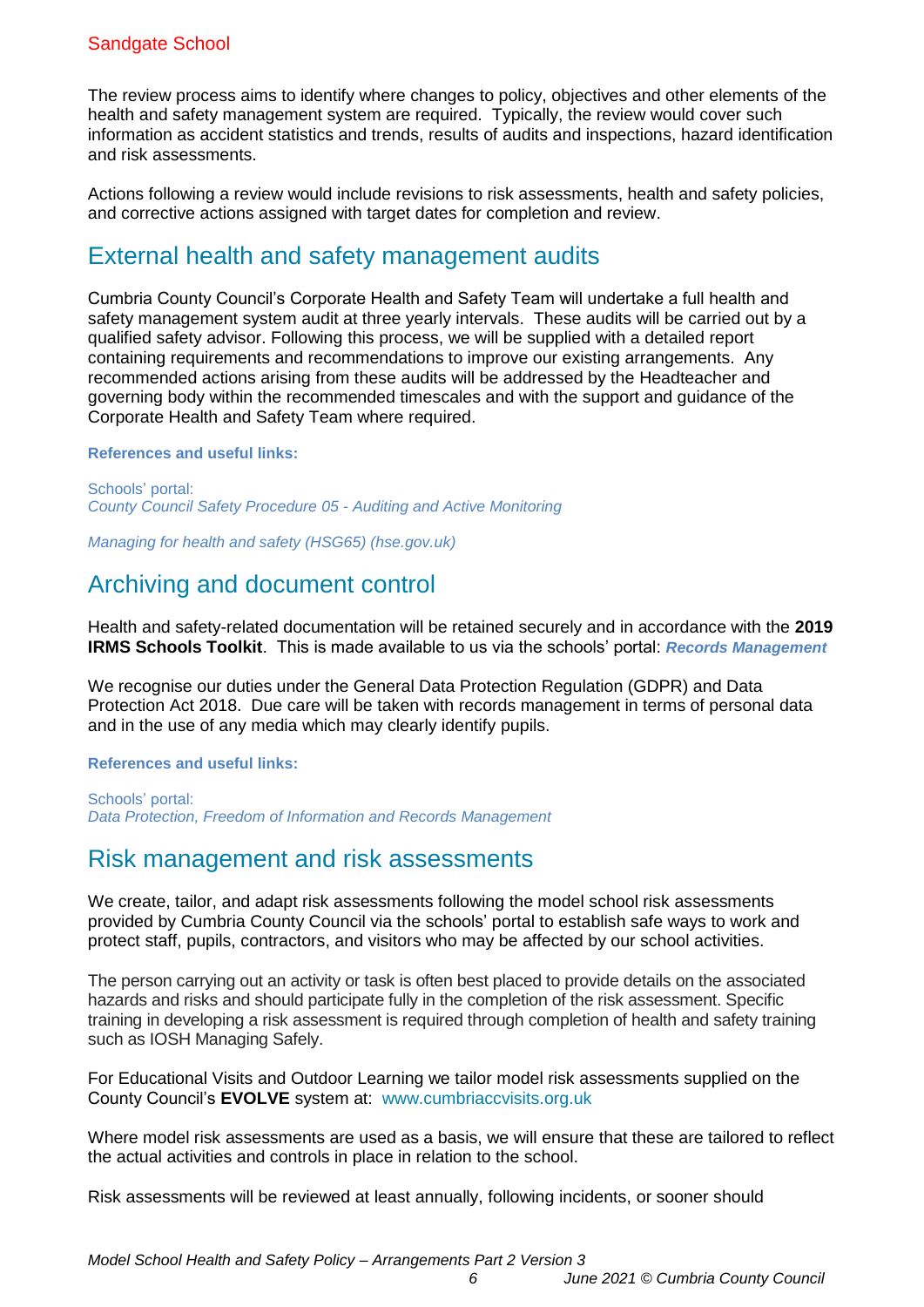circumstances change, to ensure they remain effective. They will be signed and dated by the person undertaking them.

Completed risk assessments will be available at all times for staff to view and will be held as working documents.

### Specialist or specific risk assessments

For **Science**, **Food Technology** and **Design Technology** we utilise CLEAPSS model assessments and hazcards provided at [www.cleapss.org.uk](http://www.cleapss.org.uk/) . The relevant head of department or nominated leads will ensure that suitable and sufficient risk assessments are undertaken, in order to comply with relevant legislation and to follow recognised good practice issued by professional and specialist bodies. We have separate health and safety policies for these subjects.

In addition to the above specialist risk assessments we will also ensure we have risk assessments for the following areas where appropriate:

- Physical education.
- Construction activities.
- Cleaning.
- Occupational road risk/transport.
- Fire.
- Legionella by a competent contractor accredited to Legionella Control Association
- Risk assessments relating to individual pupils or staff, e.g. moving and handling, young workers, or new and expectant mothers.
- New and expectant mothers.
- Young persons at work.

Advice will be sought from the Local Authority's Health and Safety Team to support us where required.

#### **References and useful links:**

Schools' portal: *SIGN 10 - [Risk Assessment in Educational Establishments](https://schools.cumbria.gov.uk/Reference%20Library/Forms/AllItems.aspx?RootFolder=%2FReference%20Library%2FHealth%20and%20Safety%2FSafety%20Information%20Guidance%20Notes%20%28SIGNS%29&FolderCTID=0x01200048726C2A165D504480BCAF32B116BC9E&View=%7B9FFF4988%2D18AD%2D4845%2D9E0A%2DC419CCBA536A%7D) SIGN 07 - [New and Expectant Mothers](https://schools.cumbria.gov.uk/Reference%20Library/Forms/AllItems.aspx?RootFolder=%2FReference%20Library%2FHealth%20and%20Safety%2FSafety%20Information%20Guidance%20Notes%20%28SIGNS%29&FolderCTID=0x01200048726C2A165D504480BCAF32B116BC9E&View=%7B9FFF4988%2D18AD%2D4845%2D9E0A%2DC419CCBA536A%7D) [Cumbria County Council Safety Procedure 15 -](https://schools.cumbria.gov.uk/Reference%20Library/Forms/AllItems.aspx?RootFolder=%2FReference%20Library%2FHealth%20and%20Safety%2FCounty%20Council%20Safety%20Procedures&FolderCTID=0x01200048726C2A165D504480BCAF32B116BC9E&View=%7B9FFF4988%2D18AD%2D4845%2D9E0A%2DC419CCBA536A%7D) Risk Assessment*

<span id="page-6-0"></span>*[www.cleapss.org.uk](http://www.cleapss.org.uk/)*

# Supervision of pupils

During school hours pupils will not be left unsupervised, including at break times. Any areas that are out-of-bounds or where there are special hazards, will be cordoned off and pupils will be regularly reminded to avoid those areas

The school website/prospectus outlines when the school will take responsibility for children before school opens and at the end of the day, and reminds parents that before/after then, there will be nobody to supervise pupils. If, for any reason, arrangements have to be changed, parents will be told well in advance.

In the event of an incident, a full written report will be recorded and held. Ofsted will be made aware of any serious childcare incidents but usually only if the police or Children and Young People Services are involved and concerns remain for a child's welfare.

The following protocols will be followed: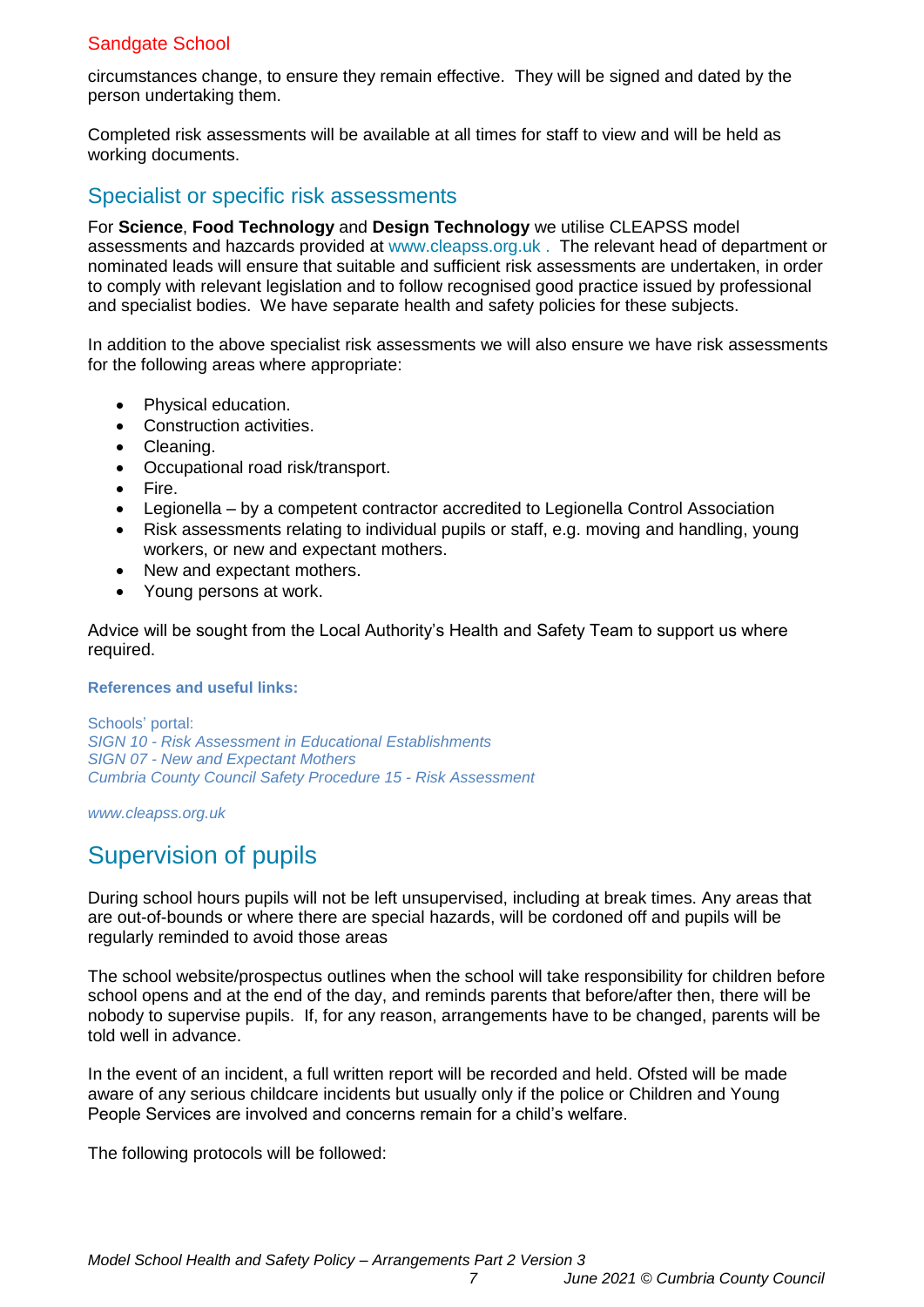| 15 minutes after non-<br>collection at the normal<br>time | Call pupil's emergency contact numbers in hierarchical order.                                                                                                                                                                                                             |
|-----------------------------------------------------------|---------------------------------------------------------------------------------------------------------------------------------------------------------------------------------------------------------------------------------------------------------------------------|
|                                                           |                                                                                                                                                                                                                                                                           |
| 30 minutes after non-<br>collection at the normal<br>time | Continue to make repeated attempts to contact the normal<br>emergency contact numbers provided by the parent/carer.                                                                                                                                                       |
|                                                           |                                                                                                                                                                                                                                                                           |
| 1 hour after non-<br>collection at normal time            | Telephone Children's Services Safeguarding Hub on 0333 240<br>1727 and seek further advice, providing the pupil's name, age,<br>and the details of all provided contact numbers.<br>https://www.cumbria.gov.uk/childrensservices/childrenandfamili<br>es/intervention.asp |

#### **References and useful links:**

-

<span id="page-7-0"></span>*[Children & Families Services: Cumbria County Council](https://www.intouch.ccc/childrensservices/)*

### Security of persons and premises

We operate internal procedures to ensure the security of staff, pupils, and the premises.

The Headteacher will ensure that systems are in place for checking external lighting, panic alarms and security alarms. Any faults will be reported and recorded in the defects book for action.

# <span id="page-7-1"></span>Accidents, incidents, ill health, and near misses

Safety Information Guidance Note SIGN 03 sets out our arrangements for reporting and recording accidents and incidents, ill health and near misses.

The Headteacher and Health and Safety Co-ordinator are responsible for ensuring that the procedures for reporting accidents, incidents, work-related ill health and near misses are made known to all new employees at induction.

The Headteacher or person delegated by them will be responsible for ensuring such events are properly investigated, and that a report is made and returned in the manner outlined by Cumbria County Council within its procedures.

Accident statistics are reported to the governing body on an annual basis to identify patterns and determine where necessary, suitable measures to prevent recurrence

#### **Without exception, all employees are required to report work-related accidents, incidents and near misses to their respective supervisors or other responsible persons as soon as possible, providing as much detail and information as possible.**

<sup>1</sup>As a Community School we will ensure that in the event of a serious accident/incident we will inform the Headteacher **and** the **Local Authority Corporate Health and Safety Team** by the quickest possible means (usually telephone) so that the appropriate support and follow up can be arranged.

It is important that accident/incident forms (especially for serious incidents) are forwarded by the quickest possible means and certainly within 7 days of the accident/incident.

<sup>1</sup> In Community and Voluntary Controlled Schools, the Local Authority is the employer and therefore any accidents or incidents **must** be reported to the Corporate Health and Safety Team.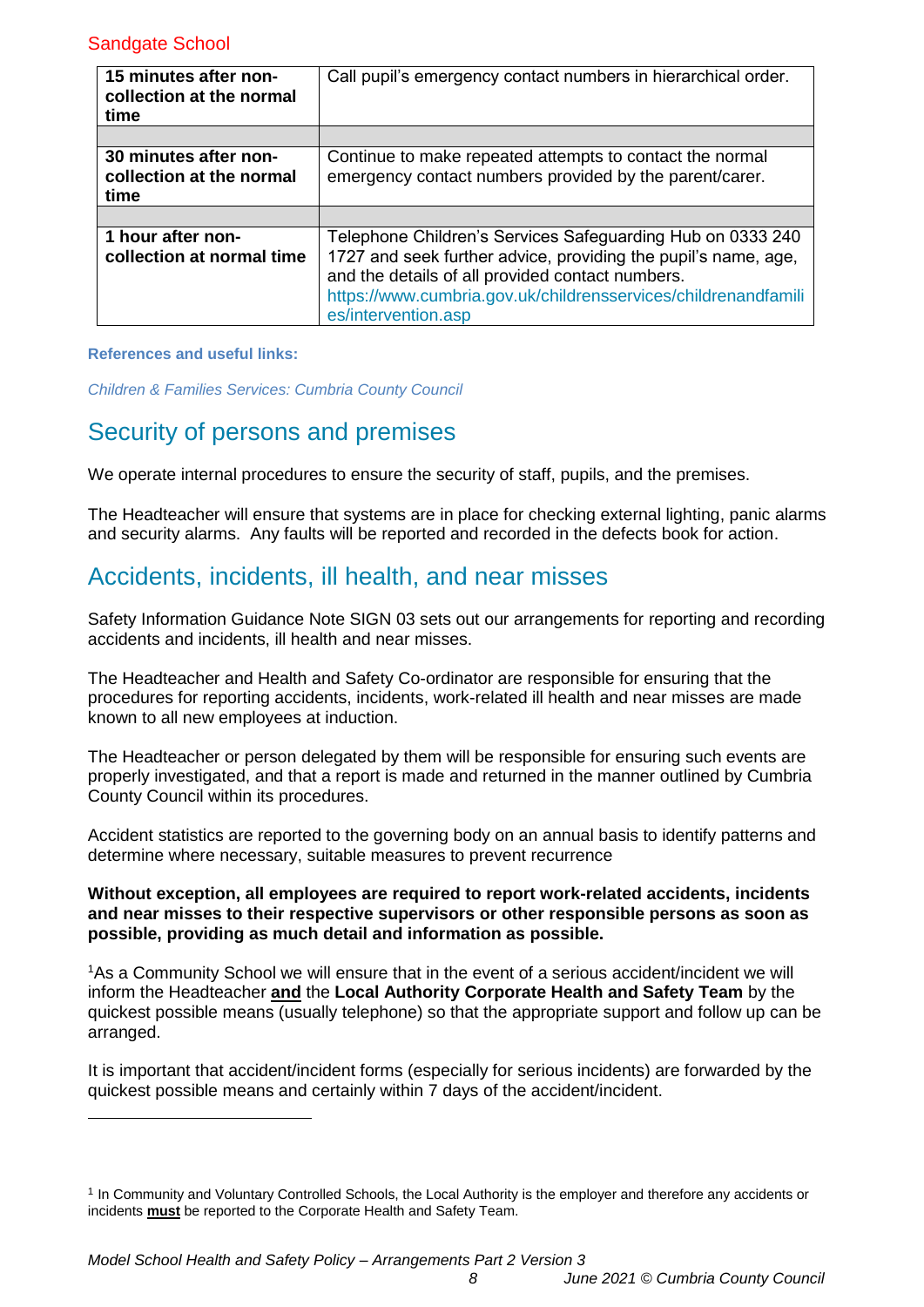The pupils' accident book will be completed for all incidents/accidents involving children/pupils.

The Local Authority's accident/incident form will also be completed in all but the most minor cases of injury. The rule of thumb is to complete one if a parent/carer has to be contacted to collect the child from school to seek further medical advice, they are taken to hospital by staff or ambulance, or if a pupil has suffered a bump to the head.

The school reports all injuries to parents. 'Bump letters' are sent home with pupils following any accident involving head injuries.

### Accidents involving adults (staff, visitors, contractors etc.)

The Local Authority's accident/incident form will be completed **in all cases** and signed off by the Headteacher. It must be completed in all cases involving work-related ill health (excluding stress) and violence to staff. Completed forms should be sent to the Corporate Health and Safety team via the Health and Safety Inbox for inclusion in the E-Safety accident database.

The official Social Security accident book (with tear-out pages) must be completed for all incidents/accidents involving adults at the same time as the Local Authority's accident/incident form, but there are no restrictions on who completes the entry.

After each entry is made, the page will be torn out, placed in a sealed envelope and passed to the nominated member of staff who will file it in a secure/confidential location in line with the General Data Protection Regulation and the Data Protection Act 2018.

### RIDDOR reporting

Any accident or incidents which trigger RIDDOR reporting requirements **must** be sent through to the Corporate Health and Safety Team by the quickest possible means

Advisors will check all submitted accident/incident forms and will report to the Health and Safety Executive on our behalf. They may contact us for more information or to notify us when RIDDOR reports have been made.

### Post-incident investigation and further actions

The Headteacher and Health and Safety Co-ordinator are responsible for ensuring that all cases of accidental injury, ill-health, violence, dangerous occurrences and near misses are properly investigated. The Corporate Health and Safety Team can support us with our investigations.

#### **References and useful links:**

Schools' portal: *SIGN 03 – Reporting, [recording and investigation of adverse events](https://schools.cumbria.gov.uk/Reference%20Library/Forms/AllItems.aspx?RootFolder=%2FReference%20Library%2FHealth%20and%20Safety%2FSafety%20Information%20Guidance%20Notes%20%28SIGNS%29&FolderCTID=0x01200048726C2A165D504480BCAF32B116BC9E&View=%7B9FFF4988%2D18AD%2D4845%2D9E0A%2DC419CCBA536A%7D) [County Council Safety Procedure 06](https://schools.cumbria.gov.uk/Reference%20Library/Forms/AllItems.aspx?RootFolder=%2FReference%20Library%2FHealth%20and%20Safety%2FCounty%20Council%20Safety%20Procedures&FolderCTID=0x01200048726C2A165D504480BCAF32B116BC9E&View=%7B9FFF4988%2D18AD%2D4845%2D9E0A%2DC419CCBA536A%7D) - Recording, Reporting and Investigation of Adverse Events*

# <span id="page-8-0"></span>Liability claims

We utilise the assistance of the **County Council's Insurance Section** and will notify them on the day a letter of claim or CNF is received. We will not acknowledge receipt of the letter as the Insurance Section will do this on our behalf.

Email to: [Insurance.Section@cumbria.gov.uk](mailto:Insurance.Section@cumbria.gov.uk) 

Where we receive a letter of claim or a claim notification form (CNF) in the event of a personal injury, we will: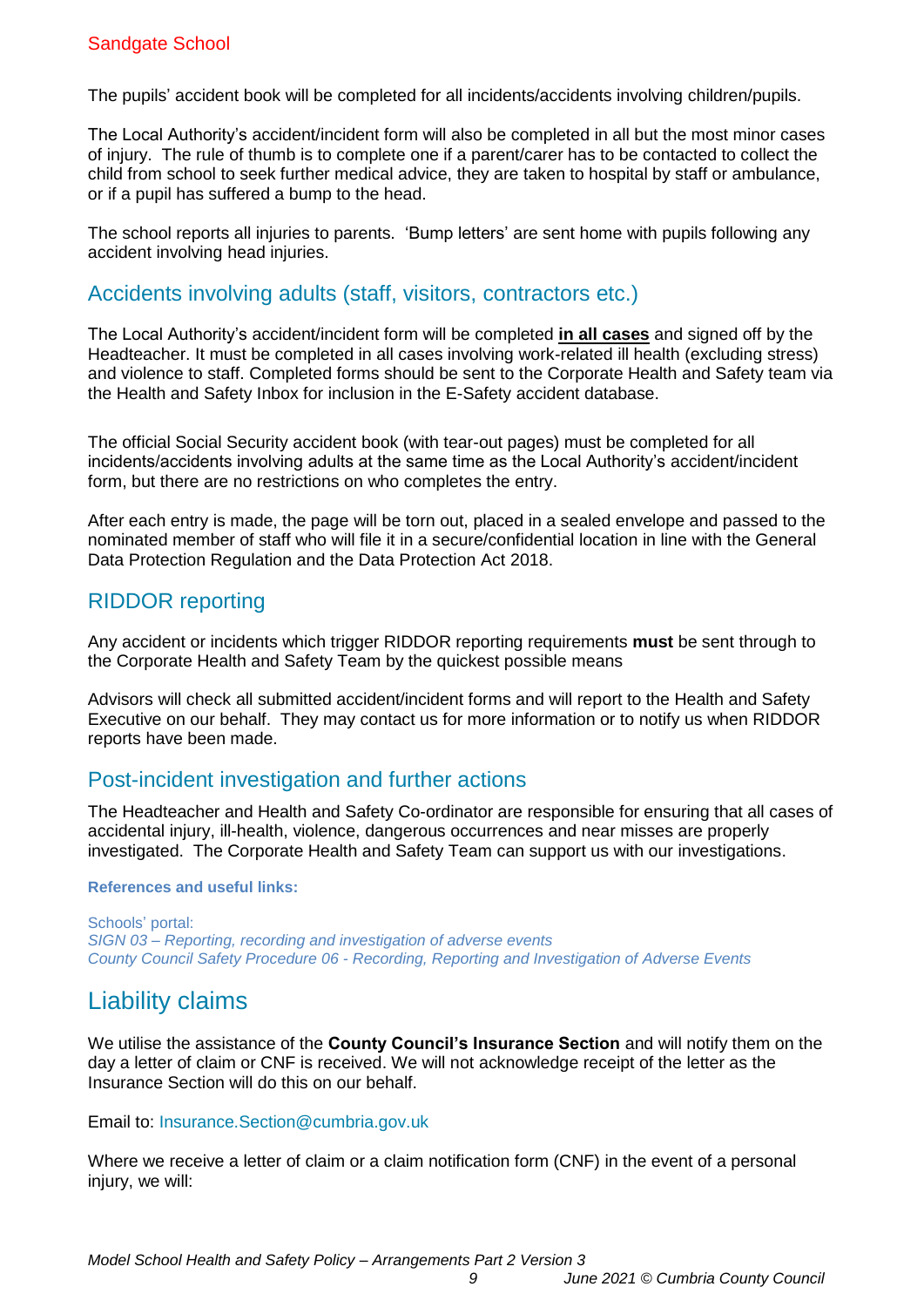- immediately forward the letter of claim or CNF to the County Council Insurance Section in order that they can acknowledge receipt of the letter of claim or CNF within one business day;
- promptly provide information requested by the Health and Safety Team or Legal Services, who are required to investigate employee injury claims within 30 business days;
- promptly provide information requested by the Health and Safety Team or Legal Services, who are required to investigate all other public liability claims (i.e. non-employees) within 40 business days.

# <span id="page-9-0"></span>First aid

Safety Information Guidance Note SIGN 02 sets out our arrangements for the provision of first aid. First aid must be administered by staff members only. Pupils are not permitted to give first aid. Details of the nominated first aiders are displayed in school and included in **[Appendix 1](#page-23-0) .**

If there are any concerns about a pupil's health or wellbeing, appropriate action will be taken dependent on the circumstances, e.g. contacting the emergency services or parents/carers to collect the pupil. If parents/carers cannot be contacted, a staff member will take the pupil to the nearest Accident and Emergency department**.**

### First aid records

We will record all first-aid treatment given by first aiders and appointed persons.

This will include:

- the date, time, and place of the incident;
- the name (and class) of the injured or ill person;
- details of the injury/illness and what first-aid was given;
- what happened to the person immediately afterwards (e.g. went home, resumed normal duties, went back to class, went to hospital);
- name and signature of the first aider or person dealing with the incident.

### Supporting pupils with medical conditions

We recognise our duty under Section 100 of the Children and Families Act 2014 to support pupils with medical conditions and maintain a list of pupils with particular medical needs. We operate documented procedures to enable adequate plans and support to be put into place.

<span id="page-9-1"></span>We refer to the [E-School Nurse](https://www.cumbria.gov.uk/ph5to19/priorities.asp) for support where required.

## Infection control in schools and other childcare settings

If a child is absent through illness, it is the responsibility of the parents to inform the school of the reasons for absence. If no contact is made by 10.00 a.m., the school will contact the parents. If doubt is expressed regarding a child's health during school hours, parents are contacted and requested to take the child home. If the condition of a child's health gives cause for concern, medical advice may be suggested, and a request made that information be relayed to the school as soon as possible.

We refer to ['Health protection in schools and other childcare facilities'](https://www.gov.uk/government/publications/health-protection-in-schools-and-other-childcare-facilities) in school. This provides information regarding the care of children and of adults dealing with 'infection control'. If required, we will seek advice from the Council Public Health consultants through the [EducationIPC@cumbria.gov.uk](mailto:EducationIPC@cumbria.gov.uk) mail box.

#### **References and useful links:**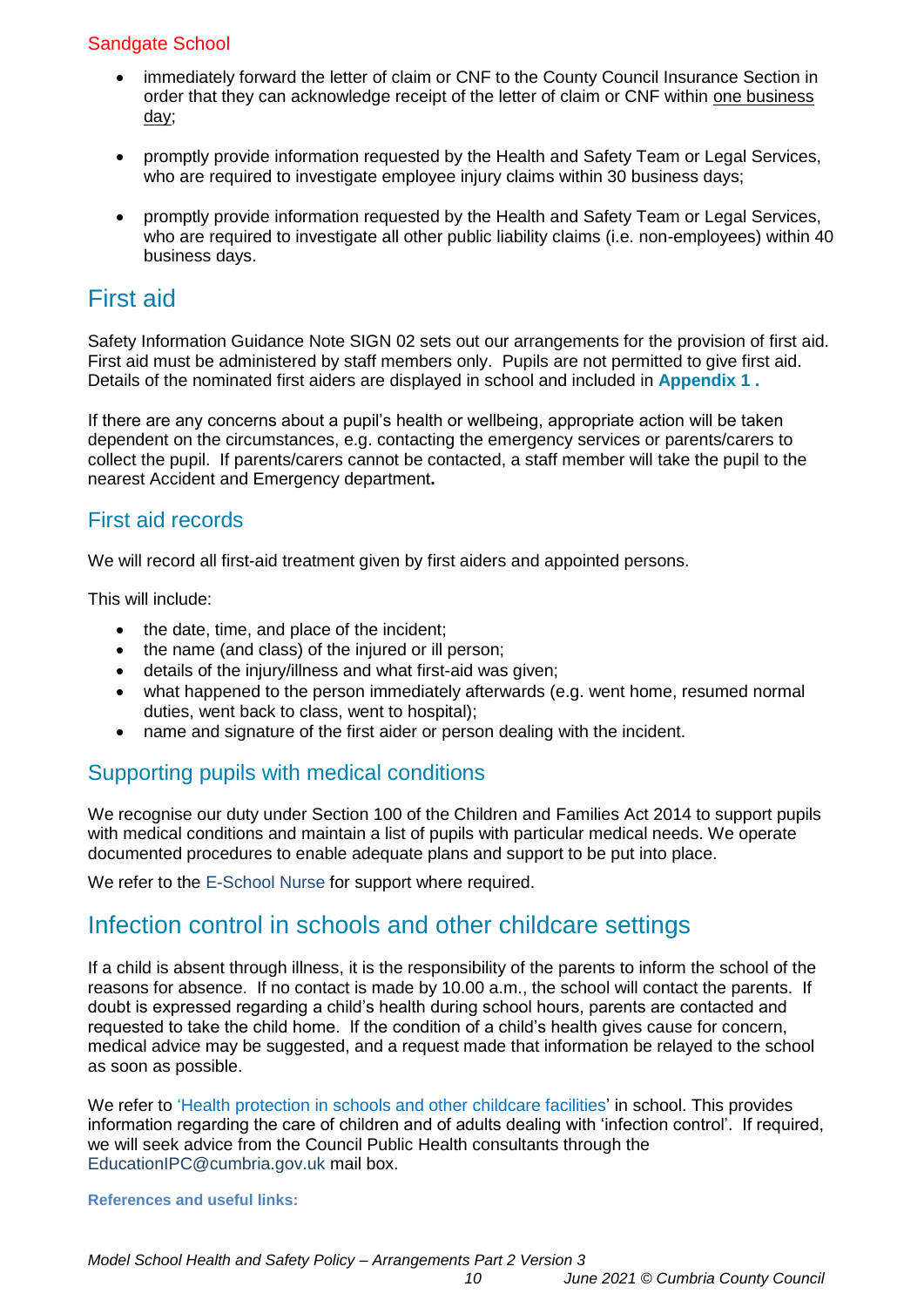Schools' portal*: SIGN 02 - [First aid in schools](https://schools.cumbria.gov.uk/Reference%20Library/Forms/AllItems.aspx?RootFolder=%2FReference%20Library%2FHealth%20and%20Safety%2FSafety%20Information%20Guidance%20Notes%20%28SIGNS%29&FolderCTID=0x01200048726C2A165D504480BCAF32B116BC9E&View=%7B9FFF4988%2D18AD%2D4845%2D9E0A%2DC419CCBA536A%7D) [County Council Safety Procedure 07](https://schools.cumbria.gov.uk/Reference%20Library/Forms/AllItems.aspx?RootFolder=%2FReference%20Library%2FHealth%20and%20Safety%2FCounty%20Council%20Safety%20Procedures&FolderCTID=0x01200048726C2A165D504480BCAF32B116BC9E&View=%7B9FFF4988%2D18AD%2D4845%2D9E0A%2DC419CCBA536A%7D) - Essentials of First Aid*

# <span id="page-10-0"></span>Violent and aggressive behaviour

Safety Information Guidance Note SIGN 04 sets out our arrangements for managing violent and aggressive behaviour in school.

We take a serious view of any incidence of violence against our employees and take responsibility for protecting all of our staff and pupils from acts of violence and aggression. Such acts must never become an acceptable hazard of working life.

A system of reporting and monitoring incidents of violence and aggression using the Local Authority accident/incident form is adopted so that appropriate action can be taken to improve safety for employees in the workplace.

The school considers the safety aspects which could arise in relation to behaviour. A Behaviour Management and Positive Handling Policy for the school is held separately and can be provided on request.

#### **References and useful links:**

*Schools' portal: SIGN 04 - Violence and aggression at work County Council Safety Procedure 14 - [Personal Safety and Security at Work](https://schools.cumbria.gov.uk/Reference%20Library/Forms/AllItems.aspx?RootFolder=%2FReference%20Library%2FHealth%20and%20Safety%2FCounty%20Council%20Safety%20Procedures&FolderCTID=0x01200048726C2A165D504480BCAF32B116BC9E&View=%7B9FFF4988%2D18AD%2D4845%2D9E0A%2DC419CCBA536A%7D)*

### <span id="page-10-1"></span>Lone working

Safety Information Guidance Note SIGN 06 sets out our arrangements for lone working.

**Lone working is not permitted when working at height, carrying out hot works (e.g. cutting and welding), working in confined spaces, or for the use of potentially dangerous machinery (e.g. lathes, bench saws, chainsaws).**

#### **Reference and useful links:**

Schools' portal: *SIGN 06 - [Lone Working](https://schools.cumbria.gov.uk/Reference%20Library/Forms/AllItems.aspx?RootFolder=%2FReference%20Library%2FHealth%20and%20Safety%2FSafety%20Information%20Guidance%20Notes%20%28SIGNS%29&FolderCTID=0x01200048726C2A165D504480BCAF32B116BC9E&View=%7B9FFF4988%2D18AD%2D4845%2D9E0A%2DC419CCBA536A%7D)  [Model Risk Assessment](https://schools.cumbria.gov.uk/Reference%20Library/Forms/AllItems.aspx?RootFolder=%2FReference%20Library%2FHealth%20and%20Safety%2FLone%20Working&FolderCTID=0x01200048726C2A165D504480BCAF32B116BC9E&View=%7B9FFF4988%2D18AD%2D4845%2D9E0A%2DC419CCBA536A%7D) for Lone Working [County Council Safety Procedure No 24 -](https://schools.cumbria.gov.uk/Reference%20Library/Forms/AllItems.aspx?RootFolder=%2FReference%20Library%2FHealth%20and%20Safety%2FCounty%20Council%20Safety%20Procedures&FolderCTID=0x01200048726C2A165D504480BCAF32B116BC9E&View=%7B9FFF4988%2D18AD%2D4845%2D9E0A%2DC419CCBA536A%7D) Lone Working*

## <span id="page-10-2"></span>Stress management

Safety Information Guidance Note SIGN 23 sets out our arrangements for managing the causes of work-related stress

The Headteacher and governing body will ensure that a 'whole school' risk assessment in relation to stress at work is carried out in line with Cumbria County Council's Safety Procedure 20 - Managing the Causes of Work-Related Stress. Where an individual reports stress-related issues, we will utilise the SIGN 23 individual stress risk assessment questionnaire (based on the HSE return to work form) to identity where further action or support is required.

**References and useful links:** Schools' portal: *SIGN 23 – Managing the causes of work-related stress [Stress and Wellbeing in Schools](https://schools.cumbria.gov.uk/Reference%20Library/Forms/AllItems.aspx?RootFolder=%2FReference%20Library%2FHealth%20and%20Safety%2FStress%20and%20Wellbeing%20in%20Schools&FolderCTID=0x01200048726C2A165D504480BCAF32B116BC9E&View=%7B9FFF4988%2D18AD%2D4845%2D9E0A%2DC419CCBA536A%7D)  County Council Safety Procedure 20 - [Managing the Causes of Work-Related Stress](https://schools.cumbria.gov.uk/Reference%20Library/Forms/AllItems.aspx?RootFolder=%2FReference%20Library%2FHealth%20and%20Safety%2FCounty%20Council%20Safety%20Procedures&FolderCTID=0x01200048726C2A165D504480BCAF32B116BC9E&View=%7B9FFF4988%2D18AD%2D4845%2D9E0A%2DC419CCBA536A%7D)*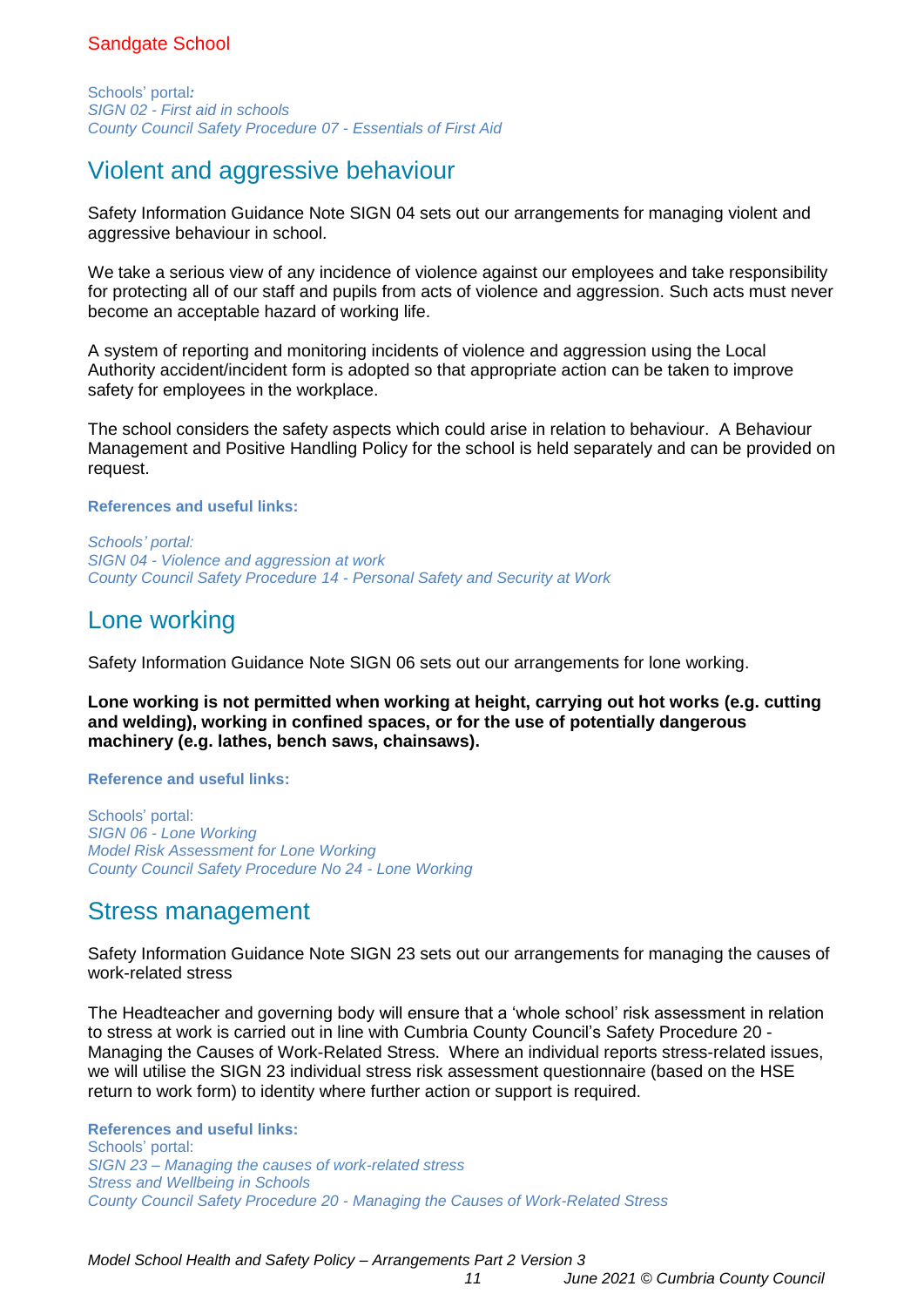*[HSE](https://www.hse.gov.uk/stress/?utm_source=govdelivery&utm_medium=email&utm_campaign=health-stress&utm_term=stress-website&utm_content=stress-5-apr-21) Work-related stress [ACAS Mental health resources during coronavirus](https://www.acas.org.uk/mental-health-resources?utm_source=govdelivery&utm_medium=email&utm_campaign=health-stress-hse&utm_term=acas&utm_content=stress-5-apr-21)*

# <span id="page-11-0"></span>Information and Communications Technology (ICT) including display screen equipment (DSE)

Safety Information Guidance Note SIGN 05 sets out our arrangements for the use of ICT including the safe use of display screen equipment.

Interactive whiteboards will be fixed and used in accordance with the manufacturer's instructions. All display screens and interactive whiteboards must be shut down when not in use.

The school online safety policy and procedures will help to ensure safe and appropriate use, and will help young people (and their parents) to be responsible users and stay safe while using the internet and other communications technologies for educational, personal, and recreational use.

#### **References and useful links:**

Schools' portal: *SIGN 05 - [ICT in schools](https://schools.cumbria.gov.uk/Reference%20Library/Forms/AllItems.aspx?RootFolder=%2FReference%20Library%2FHealth%20and%20Safety%2FSafety%20Information%20Guidance%20Notes%20%28SIGNS%29&FolderCTID=0x01200048726C2A165D504480BCAF32B116BC9E&View=%7B9FFF4988%2D18AD%2D4845%2D9E0A%2DC419CCBA536A%7D)* *[ICT and Display Screen Equipment DSE Workstation Self-Assessment](https://schools.cumbria.gov.uk/Reference%20Library/Forms/AllItems.aspx?RootFolder=%2FReference%20Library%2FHealth%20and%20Safety%2FICT%20and%20Display%20Screen%20Equipment&FolderCTID=0x01200048726C2A165D504480BCAF32B116BC9E&View=%7B9FFF4988%2D18AD%2D4845%2D9E0A%2DC419CCBA536A%7D) Checklist [County Council Safety Procedure 16 -](https://schools.cumbria.gov.uk/Reference%20Library/Forms/AllItems.aspx?RootFolder=%2FReference%20Library%2FHealth%20and%20Safety%2FCounty%20Council%20Safety%20Procedures&FolderCTID=0x01200048726C2A165D504480BCAF32B116BC9E&View=%7B9FFF4988%2D18AD%2D4845%2D9E0A%2DC419CCBA536A%7D) Display Screen Risk Assessment* 

# <span id="page-11-1"></span>Educational visits and off-site activities

The school uses the EVOLVE online system (*[www.cumbriaccvisits.org.uk](http://www.cumbriaccvisits.org.uk/)*) for educational visits approval. The Council's Outdoor Learning and Educational Visits Advisor approves school visits involving adventurous activities, residential stays, and trips abroad, as well as providing advice to the school. This service is provided by Derwent Hill Outdoor Centre (Sunderland City Council).

The school adopts the National guidance for the management of outdoor learning, off-site visits and learning outside the classroom<http://oeapng.info/>

# <span id="page-11-2"></span>Physical Education (PE) and play equipment

We follow the guidance issued by *'*AfPE' Association for Physical Education:

- Risk assessments are undertaken for all PE activities and suitable control measures implemented.
- The responsible person will ensure that staff have had relevant training in any specialised activities (e.g. climbing, trampolining etc). Records will be kept of qualification and renewal dates.
- Pupils will be instructed in safe movement of equipment where they undertake this task.
- Jewellery is not permitted to be worn during any form of PE or movement exercises.
- Staff will supervise the erection and dismantling of PE equipment and not allow children to do this on their own (unless their age and capabilities allow).
- The teacher in charge will ensure that there are sufficient children involved in moving the equipment to avoid any strain or discomfort, and will themselves assist in the actual process of erecting and dismantling.
- Appropriate verbal instruction on the correct methods of moving and handling will be given to children who are assisting with moving any equipment.
- There will be adequate supervision of activities, and staff will be competent to lead activities in their given areas of expertise.
- PE mats are held in a fire-resistant store with doors kept locked when not in use.
- Regular inspections will be made of halls, floors, gyms, and equipment.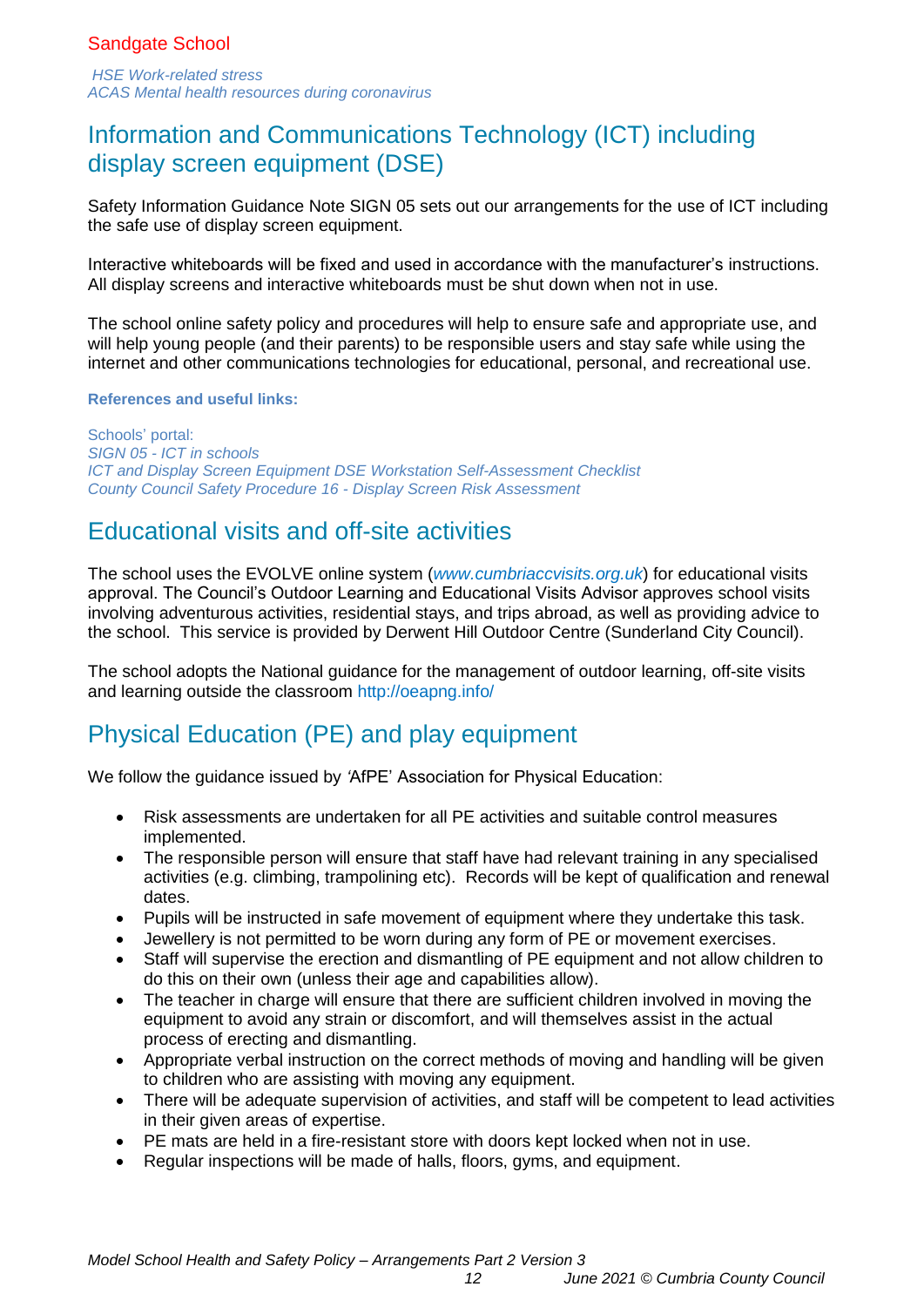- PE equipment will be inspected before use, and outdoor fixed play equipment will be inspected regularly by staff to identify obvious hazards that can result from vandalism, wear, or weather conditions (e.g. broken parts, broken glass, exposed foundations, slippery surfaces).
- If at any inspection equipment is found to need repair, it will be removed, replaced, or repaired immediately. If this is impractical, steps will be taken to ensure that it presents no danger to children by immobilisation or erecting protective fencing.
- Inspections and maintenance programmes will cover the whole play area and not just the play equipment or the impact-absorbing surface.
- Equipment will also be formally inspected at least annually by a competent contractor in accordance with the manufacturer's instructions to establish the overall condition of the equipment, foundations, and surfaces. The level of competence of the person carrying out the inspection will vary with level of risk associated with the complexity of the equipment.

# <span id="page-12-0"></span>Swimming/therapy pools

Where there is a swimming pool on site, all activities associated with the swimming pool will be conducted in accordance with the HSE publication *[HSG179 Health and safety in swimming](https://www.hse.gov.uk/pubns/books/hsg179.htm)  [pools.](https://www.hse.gov.uk/pubns/books/hsg179.htm)*

The Pool Committee is responsible for monitoring the facilities and activities associated with a swimming pool and will ensure:

- Safe systems of work are in place for the pool:
- Cleanliness of water and facility, and ensuring temperature is correct;
- Hygiene Legionella water quality, lifesaving equipment, supervision;
- First aid equipment is available;
- Safe procedures and pool rules are displayed where appropriate;
- Security of pool, including restricted access;
- Responsibility for cleaning the pool use of chemicals etc. within the pool environment, safe handling, storage, security, etc.;
- A specific plan for the pool management is documented and brought to the attention of all relevant parties.

#### **References and useful links:**

*[Swim England](https://www.swimming.org/swimengland/)  [STA.co.uk](http://sta.co.uk/) [Royal Life Saving Society UK](https://www.rlss.org.uk/)* 

# <span id="page-12-1"></span>Drama in education

We will ensure that prior to any performances we will conduct a risk assessment to identify any potential hazards including but not confined to:

- Suitability of staging:
	- o In the case of stage blocks/modular staging, the stage is put together following the manufacturer's instructions. Pupils are permitted to assist, but are supervised at all times and given suitable safety instructions;
	- $\circ$  Fixed stages are maintained to a safe standard and regularly inspected to identify hazards and prevent accident and injury.
- Floor surfaces.
- Portable appliances/equipment:
	- o use of dry ice and smoke machines;
	- o strobe lighting;
	- o use of residual circuit breakers (RCDs).
- Lighting, props, and storage of items.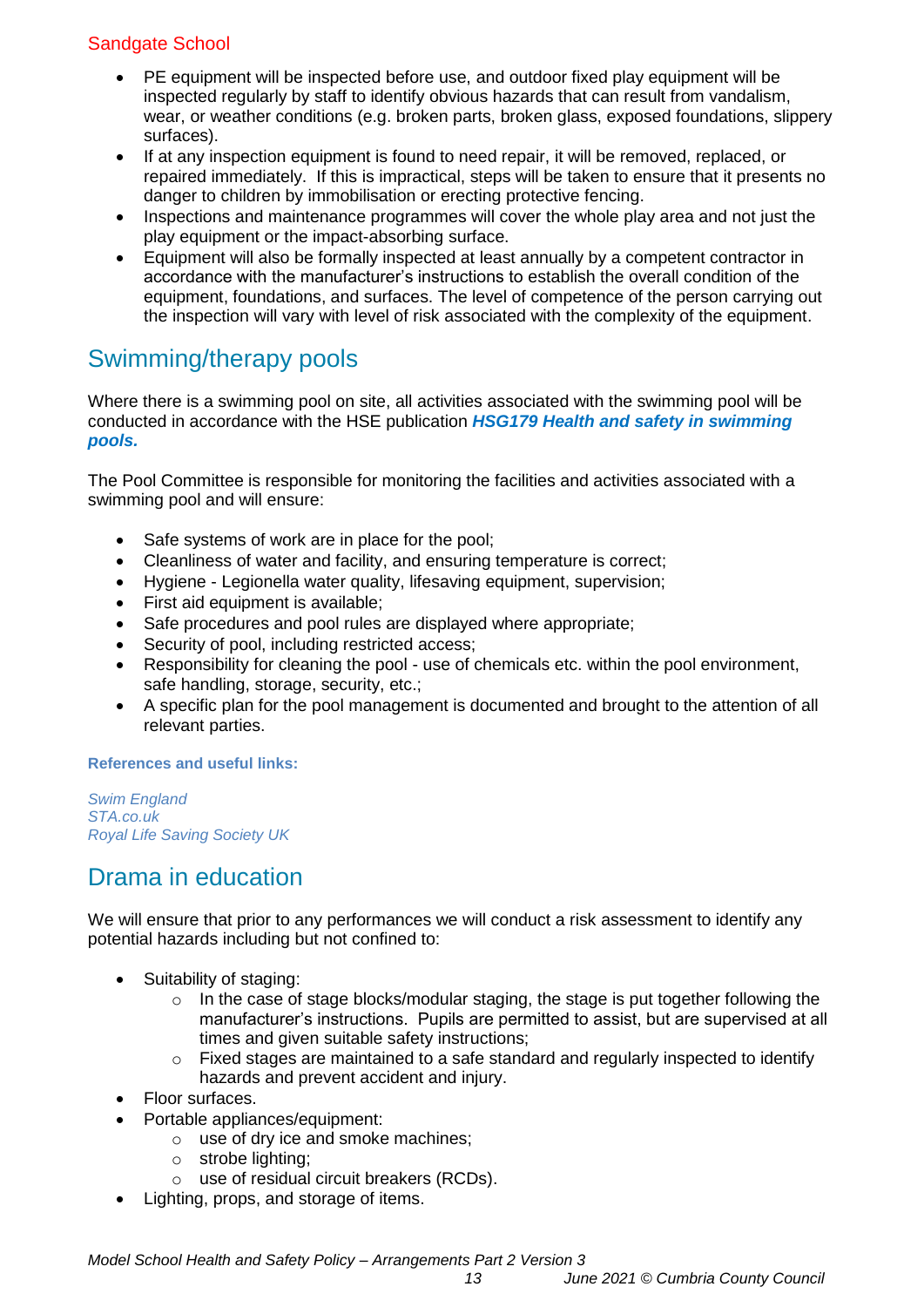- Working at height.
- Manual handling.
- Accessibility.
- Evacuation procedures/safety instructions to audience.
- Housekeeping.
- First aid.

**References and useful links:**

<span id="page-13-0"></span>*[Health and safety in a drama setting \(artsonthemove.co.uk\)](https://www.artsonthemove.co.uk/education/health-and-safety.php)*

# Food safety arrangements

We aim to provide the highest standard of food safety and hygiene. In particular, we will ensure that the food and drink prepared and sold on our premises is both safe and wholesome. We will ensure that legal requirements relating to food safety and hygiene will be complied with fully. We will provide hygienic premises and ensure hygienic equipment is provided for the safe preparation of food.

We will ourselves, or through the use of a carefully selected contractor, put in place documented food safety management procedures based on the principles of HACCP (hazard analysis and critical control point).

Any employee involved with the handling and preparation of food will hold, as a minimum, the CIEH Level 2 Award in Food Safety or equivalent, renewed at intervals not exceeding three years.

# <span id="page-13-1"></span>Manual handling and lifting

Safety Information Guidance Note SIGN 19 sets out our arrangements for manual handling.

We will undertake manual handling risk assessments for all hazardous manual handling tasks that cannot be avoided. This includes the handling of people as well as objects.

#### **References and useful links:**

Schools' portal: *SIGN 19 - [Manual Handling](https://schools.cumbria.gov.uk/Reference%20Library/Forms/AllItems.aspx?RootFolder=%2FReference%20Library%2FHealth%20and%20Safety%2FSafety%20Information%20Guidance%20Notes%20%28SIGNS%29&FolderCTID=0x01200048726C2A165D504480BCAF32B116BC9E&View=%7B9FFF4988%2D18AD%2D4845%2D9E0A%2DC419CCBA536A%7D) [Manual Handling](https://schools.cumbria.gov.uk/Reference%20Library/Forms/AllItems.aspx?RootFolder=%2FReference%20Library%2FHealth%20and%20Safety%2FManual%20Handling&FolderCTID=0x01200048726C2A165D504480BCAF32B116BC9E&View=%7B9FFF4988%2D18AD%2D4845%2D9E0A%2DC419CCBA536A%7D) (objects) Risk Assessment [County Council Safety Procedure](https://schools.cumbria.gov.uk/Reference%20Library/Forms/AllItems.aspx?RootFolder=%2FReference%20Library%2FHealth%20and%20Safety%2FCounty%20Council%20Safety%20Procedures&FolderCTID=0x01200048726C2A165D504480BCAF32B116BC9E&View=%7B9FFF4988%2D18AD%2D4845%2D9E0A%2DC419CCBA536A%7D) 19 - Manual Handling Operations*

# <span id="page-13-2"></span>Health and safety inspections of premises and activities

The governors (or Health and Safety Sub-committee) in liaison with the Headteacher and/or Health and Safety Co-ordinator will undertake a health and safety inspection of the school premises on a termly basis. The findings of these inspections will be recorded. Any corrective actions required following these inspections will be reported and discussed with the Headteacher. Where possible, action will be taken immediately, or if planned actions are required these will be added to our Health and Safety Management Plan. Any health and safety union representative for the school will be invited to attend these inspections.

We will use the inspection checklists available on the schools' portal to carry out the inspections.

#### **References and useful links:**

Schools' portal: *Inspection and Monitoring (Health and Safety)*

# <span id="page-13-3"></span>Workplace environments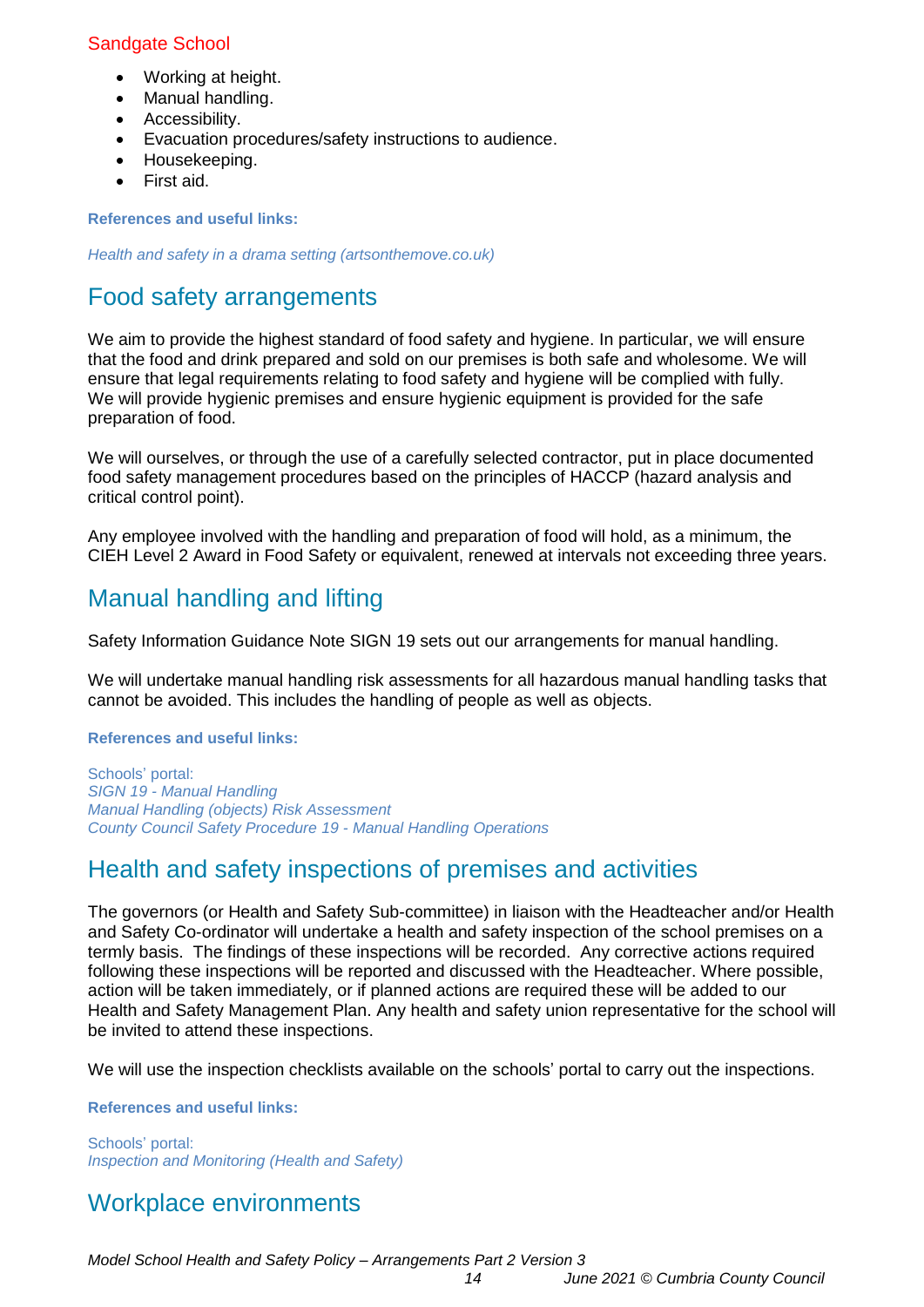### **Heating**

A comfortable working temperature will be maintained of at least 16°C. In the event of the need for portable heating or cooling, any equipment provided to achieve this will suitable for use, free from defects, and safely sited so as not to create additional hazards.

#### *We will not use radiant heaters.*

### **Lighting**

The school will be lit by natural daylight wherever possible. Where artificial lighting is employed, this will be in good repair and suitable for the tasks being undertaken.

### **Noise**

Children will be kept at least two metres from the front of loudspeakers used for discos, performances etc.

### Welfare facilities

Suitable welfare facilities will be maintained in a safe and clean condition for all staff and pupils.

### Ventilation

An adequate supply of fresh air will be maintained. Where possible this will be from natural ventilation from windows.

### Access and egress

We will implement inspection procedures, defect reporting and extra attention during inclement weather. We will bring our winter gritting plan to the attention of staff, pupils, and parents/guardians to ensure safe routes are followed during periods of snow and ice.

### Outdoor working

Appropriate measures will be taken to avoid the effects from working in inclement weather and in hot sun. We ensure that we follow the latest health and safety advice in respect of skin protection and prevention of ill health.

# <span id="page-14-0"></span>Defect identification and reporting

We recognise that defective equipment or dangerous conditions can lead to personal injury or harm. **No defective electrical appliance or lead, and no defective mechanical device or tool that might give rise to danger may be used.** 

All defects to equipment or furniture and minor defects to doors, floors, walls etc. are to be reported to a nominated person. That person will ensure that the necessary action is taken to rectify each defect without delay. Any defective items will be removed/made safe to ensure that they cannot be used whilst faulty. Where the repair of low risk defects is a longer-term objective, these will be added to the school's Health and Safety Management Plan.

**All staff are required to report accidents, incidents, near misses, defects, and hazards**. If, following their report, they are not satisfied with the actions taken to address their concerns, they may raise the issue through their usual line management route. If the problem remains unresolved, then the issue may be referred to the Headteacher or governing body.

#### **References and useful links:**

Schools' portal: *County Council Safety Procedure 11 - [Health and Safety Inspections for CCC Workplaces](https://schools.cumbria.gov.uk/Reference%20Library/Forms/AllItems.aspx?RootFolder=%2FReference%20Library%2FHealth%20and%20Safety%2FCounty%20Council%20Safety%20Procedures&FolderCTID=0x01200048726C2A165D504480BCAF32B116BC9E&View=%7B9FFF4988%2D18AD%2D4845%2D9E0A%2DC419CCBA536A%7D)*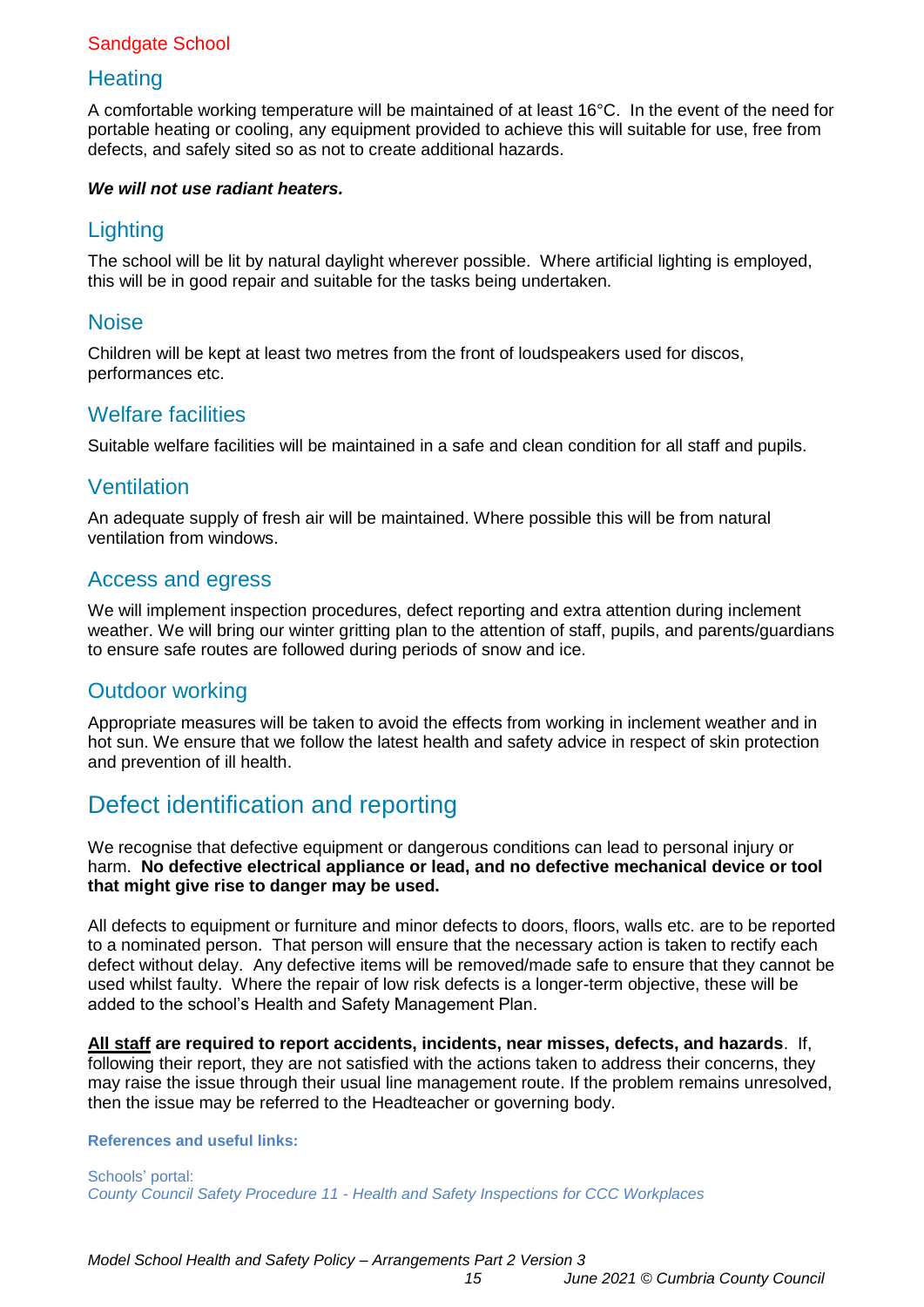*County Council Safety Procedure 28 - [Building Management and Health and Safety Coordination](https://schools.cumbria.gov.uk/Reference%20Library/Forms/AllItems.aspx?RootFolder=%2FReference%20Library%2FHealth%20and%20Safety%2FCounty%20Council%20Safety%20Procedures&FolderCTID=0x01200048726C2A165D504480BCAF32B116BC9E&View=%7B9FFF4988%2D18AD%2D4845%2D9E0A%2DC419CCBA536A%7D)*

# <span id="page-15-0"></span>Fire and emergency procedures

Safety Information Guidance Note SIGN 17 sets out our arrangements for fire and emergencies:

- Our comprehensive fire safety arrangements are in place and communicated to new staff during induction and regular reminders given.
- A documented fire risk assessment is in place, kept up-to-date and made available to all staff. A copy is held off site. The risk assessment will be reviewed and updated annually or sooner should there be any significant alterations, incidents, or changes in school.
- Any member of staff (or visitor) discovering a fire must raise the alarm using the fire alarm manual break glass points located around the school and shouting 'fire'.
- Fire evacuation exercises are held at the beginning of each new term and recorded in the fire logbook.
- Fire Action notices are displayed next to each fire alarm manual call point detailing the assembly points.
- Plans detailing escape routes, location of fire extinguishers etc. are also clearly displayed around the building and within classrooms.
- All visitors and contractors must be signed in and instructions provided in the event of an emergency.
- Personal Emergency Evacuation Plans (PEEPs) will be developed outlining how vulnerable people and people with disabilities will be evacuated or assisted to evacuate the premises.
- A 'buddy' system will be set up for visitors with disabilities whereby named persons will be responsible for ensuring these persons are assisted to evacuate the building quickly and safely.
- Class teachers will act as fire wardens and ensure that roll call information is provided to the fire safety co-ordinator.
- Lone workers will be made aware of the emergency arrangements and how and where to evacuate the building.
- Midday supervisors are responsible for co-ordinating an evacuation from dining areas, and registers will be taken to assembly points to enable a roll call to be taken.

In the event of a full school evacuation, a reception centre is available and located at Sandylands Methodist Church.

<span id="page-15-1"></span>Details of the nominated fire wardens are displayed in school and included in [Appendix 1](#page-23-0)

## Bomb threats, suspicious packages and lockdown

Although very rare occurrences, we recognise the importance of ensuring that emergency plans and procedures need to be in place for dealing with potential or actual threats. These will include measures if suspicions are raised by a verbal threat or unidentifiable package on the school site.

We have effective lockdown procedures in place, and these are regularly practiced by all staff and pupils. We follow the guidance set out in the Government publication *[Protecting against terrorism.](https://www.gov.uk/government/publications/protecting-against-terrorism)* 

## <span id="page-15-2"></span>Bereavement in educational settings

We refer to the web page and resources available at *[Bereavement in Educational Settings -](https://localoffer.cumbria.gov.uk/kb5/cumbria/fsd/advice.page?id=2imoH2hBqTs) A [Guide for Schools](https://localoffer.cumbria.gov.uk/kb5/cumbria/fsd/advice.page?id=2imoH2hBqTs)* for support following a sudden death or other critical incident.

## <span id="page-15-3"></span>School closures - emergency and planned

The Headteacher will be responsible for taking the decision to close the school in an emergency. The school will follow the procedure outlined in *[Cumbria County Council's Closures](https://schools.cumbria.gov.uk/_layouts/15/WopiFrame2.aspx?sourcedoc=/Reference%20Library/Health%20and%20Safety/Crisis%20Management%20and%20Emergencies%20in%20Schools/Closures%20Advice%20For%20Schools%20-%20January%202020.pdf&action=default) Advice for*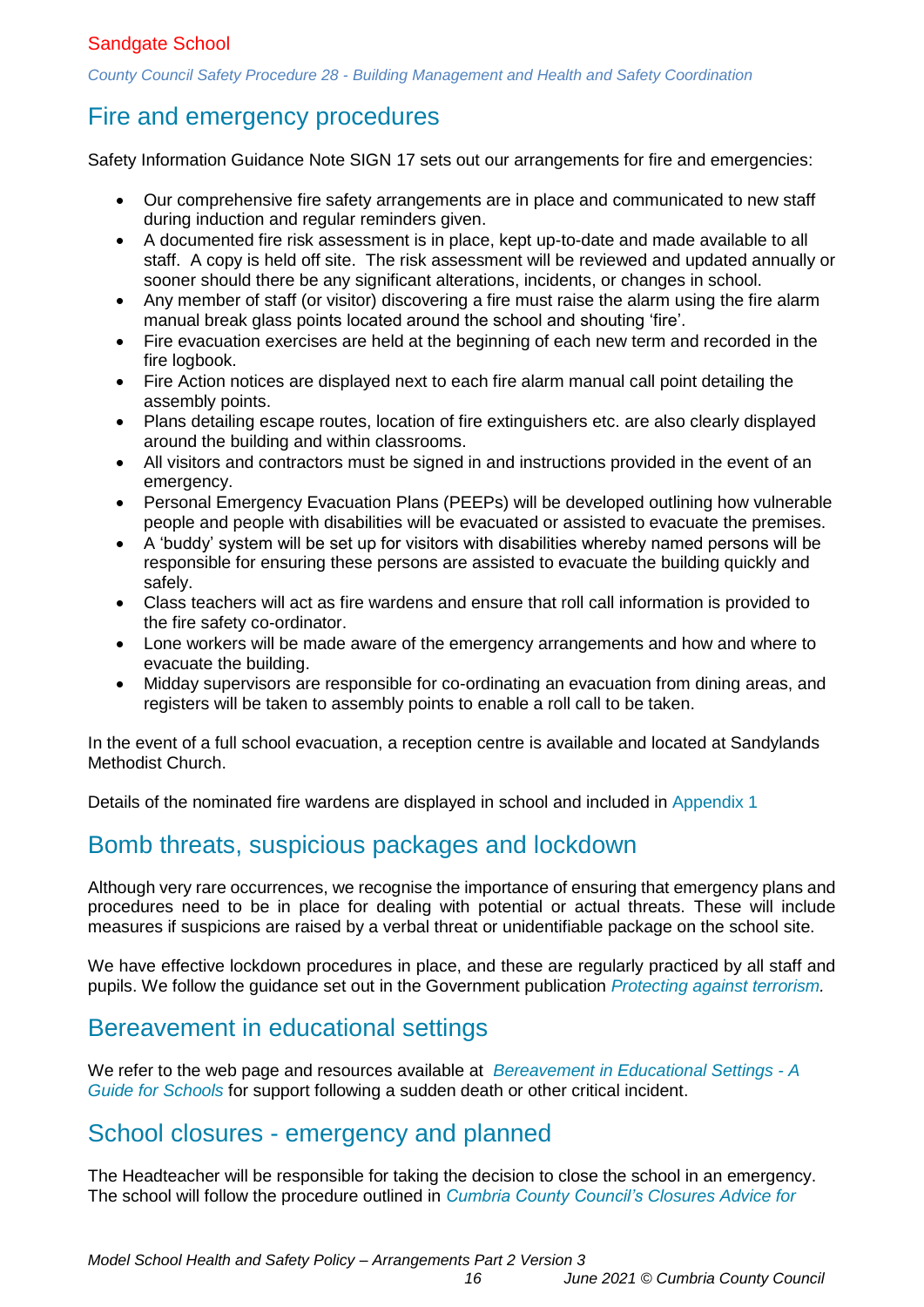*[Schools](https://schools.cumbria.gov.uk/_layouts/15/WopiFrame2.aspx?sourcedoc=/Reference%20Library/Health%20and%20Safety/Crisis%20Management%20and%20Emergencies%20in%20Schools/Closures%20Advice%20For%20Schools%20-%20January%202020.pdf&action=default)* displayed in school. All parents will be contacted by the quickest available means. Should there be no contact available, any affected children will remain in school. Details of the school closure must be recorded on the schools' portal.

#### **References and useful links:**

Schools' portal: *[Fire Safety](https://schools.cumbria.gov.uk/Reference%20Library/Forms/AllItems.aspx?RootFolder=%2FReference%20Library%2FHealth%20and%20Safety%2FFire%20Safety&FolderCTID=0x01200048726C2A165D504480BCAF32B116BC9E&View=%7B9FFF4988%2D18AD%2D4845%2D9E0A%2DC419CCBA536A%7D)  [Crisis Management and Emergencies in Schools](https://schools.cumbria.gov.uk/Reference%20Library/Forms/AllItems.aspx?RootFolder=%2FReference%20Library%2FHealth%20and%20Safety%2FCrisis%20Management%20and%20Emergencies%20in%20Schools&FolderCTID=0x01200048726C2A165D504480BCAF32B116BC9E&View=%7B9FFF4988%2D18AD%2D4845%2D9E0A%2DC419CCBA536A%7D)* 

## <span id="page-16-0"></span>Environmental protection

Steps are taken to minimise the risk of environmental pollution, including liquid spillages, smoke, and environmental noise. All cases of environmental pollution are recorded and reported using the accident/incident form or adverse events form.

# <span id="page-16-1"></span>Traffic management and transport

We have adopted the Cumbria County Council School Traffic Management Plan Template to ensure that any vehicles accessing and leaving our site do so safely.

We implement risk assessment and control procedures to control the risks to staff driving for work purposes (occupational road risk). We liaise with the Local Authority Commissioning and Procurement Team, Cumbria Transport Operation Team, and providers where required, to ensure the safe operation of home to school transport arrangements.

Where we are responsible for transporting pupils during term time, we will employ competent transport contractors and ensure that pupils and staff wear appropriate seatbelts/restraints. We actively encourage parents/carers to act responsibly when dropping off and collecting pupils and should issues arise, we take appropriate action to report and address problems**.**

#### **References and useful links:**

Schools' portal: *[School Traffic Management Plan](https://schools.cumbria.gov.uk/Reference%20Library/Forms/AllItems.aspx?RootFolder=%2FReference%20Library%2FHealth%20and%20Safety%2FTransport%20and%20Traffic%20Management&FolderCTID=0x01200048726C2A165D504480BCAF32B116BC9E&View=%7B9FFF4988%2D18AD%2D4845%2D9E0A%2DC419CCBA536A%7D) Template [County Council Safety Procedure 25](https://schools.cumbria.gov.uk/Reference%20Library/Forms/AllItems.aspx?RootFolder=%2FReference%20Library%2FHealth%20and%20Safety%2FCounty%20Council%20Safety%20Procedures&FolderCTID=0x01200048726C2A165D504480BCAF32B116BC9E&View=%7B9FFF4988%2D18AD%2D4845%2D9E0A%2DC419CCBA536A%7D) - Managing Occupational Road Risk*

## <span id="page-16-2"></span>Animals in school

Safety Information Guidance Note SIGN 21 sets out our arrangements for managing animals in school.

Recognised publications and guidance (e.g. CLEAPSS guides) will be used to determine suitable animals, inform risk assessments, and will be available when keeping animals in school.

**References and useful links:**

<span id="page-16-3"></span>*[science.cleapss.org.uk/Resource-Info/GL202-Choosing-animals-to-keep-in-school.aspx](http://science.cleapss.org.uk/Resource-Info/GL202-Choosing-animals-to-keep-in-school.aspx)*

### Trees on school site

Where we have trees in our grounds, tree surveys are undertaken at appropriate intervals by the Local Authority and a copy of the tree survey report is held in school. All recommendations are appropriately actioned using a contractor who is a member of the ARB Approved Contractor Scheme (run by the member of the Arboricultural Association).

We contact our local district council before any SIGNIFICANT work is undertaken on our trees.

**References and useful links:**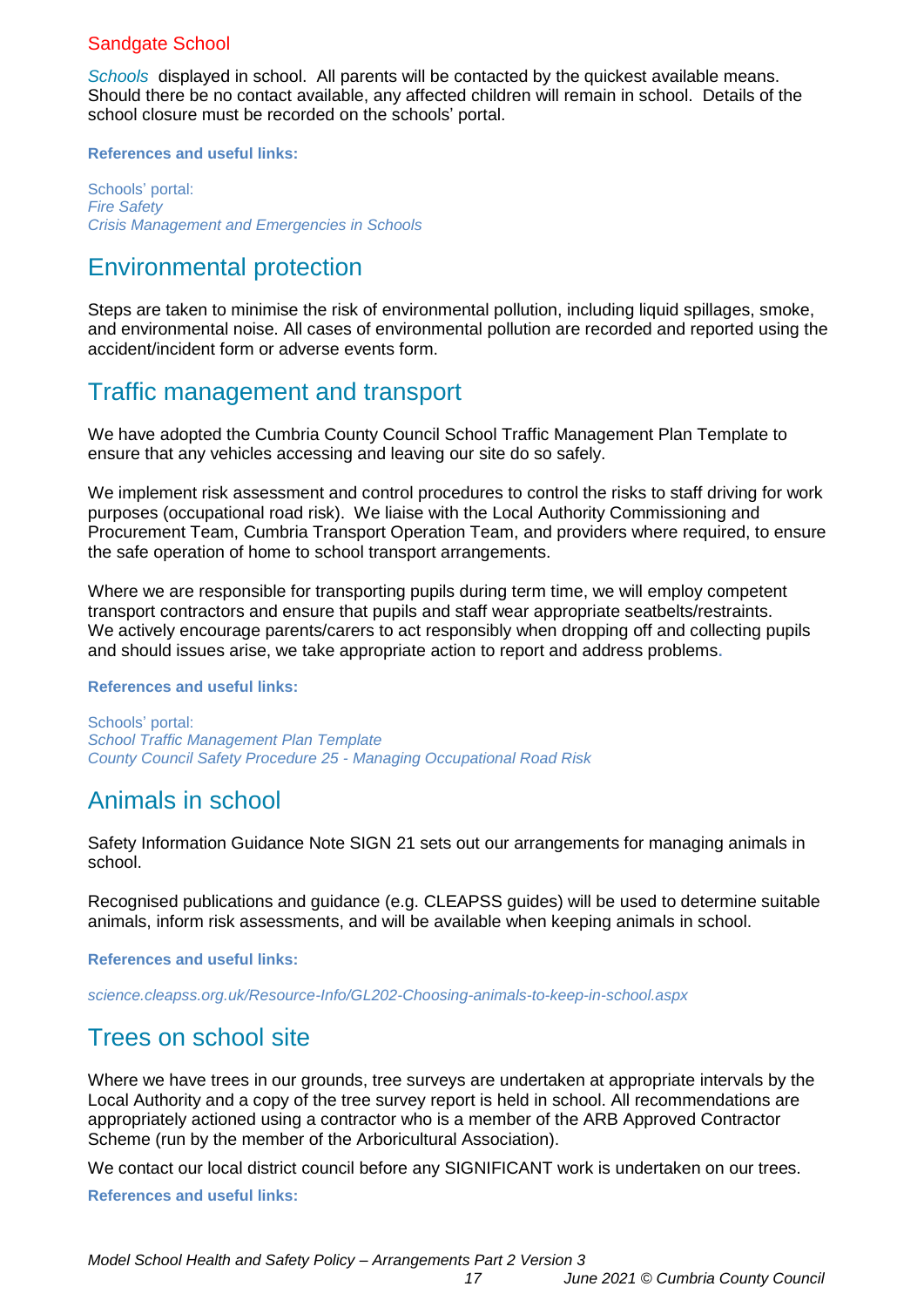<span id="page-17-0"></span>*[County Council Safety Procedure](https://schools.cumbria.gov.uk/Reference%20Library/Forms/AllItems.aspx?RootFolder=%2FReference%20Library%2FHealth%20and%20Safety%2FCounty%20Council%20Safety%20Procedures&FolderCTID=0x01200048726C2A165D504480BCAF32B116BC9E&View=%7B9FFF4988%2D18AD%2D4845%2D9E0A%2DC419CCBA536A%7D) 33 - Tree Safety Management*

# Use and control of contractors and consultants

### Contractor competence and compliance

Safety Information Guidance Note SIGN 18 sets out our arrangements for CDM and Contractors in school.

We retain and provide access to the health and safety file (required by CDM).

All contractors will be issued with and must comply with the Cumbria County Council's Contractor Health and Safety Code of Practice. This will be issued by Cumbria County Council for County Council projects and by the school for any works they procure outside this arrangement.

Governors and the Headteacher will ensure that all contractors and sub-contractors are properly selected and vetted with regard to their health and safety competence. The selection of contractors will consider contractor competence, i.e. membership of and accreditation by recognised bodies, liability insurance and other related factors, to ensure health and safety compliance is met. Questionnaires are available from the Health and Safety Team to assist in the selection process.

### Control of contractors on school sites

All building contractors will be issued with a copy of the Cumbria County Council Contractor Health and Safety Code of Practice and the school's Contractors Safety Information Sheet.

**Contractors will be always be referred to the school Asbestos Register**, which highlights the known or presumed areas that may contain asbestos, before any intrusive works are permitted to commence.

The contractor must sign the Safety Information Sheet before work can commence Contractor risk assessments must be carried out prior to commencement of the work and the Headteacher notified of any additional hazards they might create during the course of their work. Suitable public protection arrangements will be required for all works – pupils are excluded from any work sites or areas where work is taking place, especially including areas where vehicle movements may take place.

### Permits to work

Permits to work will be considered for high risk activities on the school site including:

- hot works for work of any type where heat is used or generated (e.g. by welding, flame cutting, grinding) or which might generate sparks or other sources of ignition;
- work in confined spaces;
- work on electrical systems;
- roof access and other work at height with significant risk;
- excavations;
- any other work specifically requiring a permit under a written safe working procedure or where potential risks warrant use of a permit.

#### **References and useful links:**

Schools' portal: *SIGN 18 - [CDM and contractors in](https://schools.cumbria.gov.uk/Reference%20Library/Forms/AllItems.aspx?RootFolder=%2FReference%20Library%2FHealth%20and%20Safety%2FSafety%20Information%20Guidance%20Notes%20%28SIGNS%29&FolderCTID=0x01200048726C2A165D504480BCAF32B116BC9E&View=%7B9FFF4988%2D18AD%2D4845%2D9E0A%2DC419CCBA536A%7D) schools [Contractors and Construction](https://schools.cumbria.gov.uk/Reference%20Library/Forms/AllItems.aspx?RootFolder=%2FReference%20Library%2FHealth%20and%20Safety%2FContractors%20and%20Construction&FolderCTID=0x01200048726C2A165D504480BCAF32B116BC9E&View=%7B9FFF4988%2D18AD%2D4845%2D9E0A%2DC419CCBA536A%7D) County Council Safety Procedure 18 - [Managing Health and Safety in Construction](https://schools.cumbria.gov.uk/Reference%20Library/Forms/AllItems.aspx?RootFolder=%2FReference%20Library%2FHealth%20and%20Safety%2FCounty%20Council%20Safety%20Procedures&FolderCTID=0x01200048726C2A165D504480BCAF32B116BC9E&View=%7B9FFF4988%2D18AD%2D4845%2D9E0A%2DC419CCBA536A%7D)*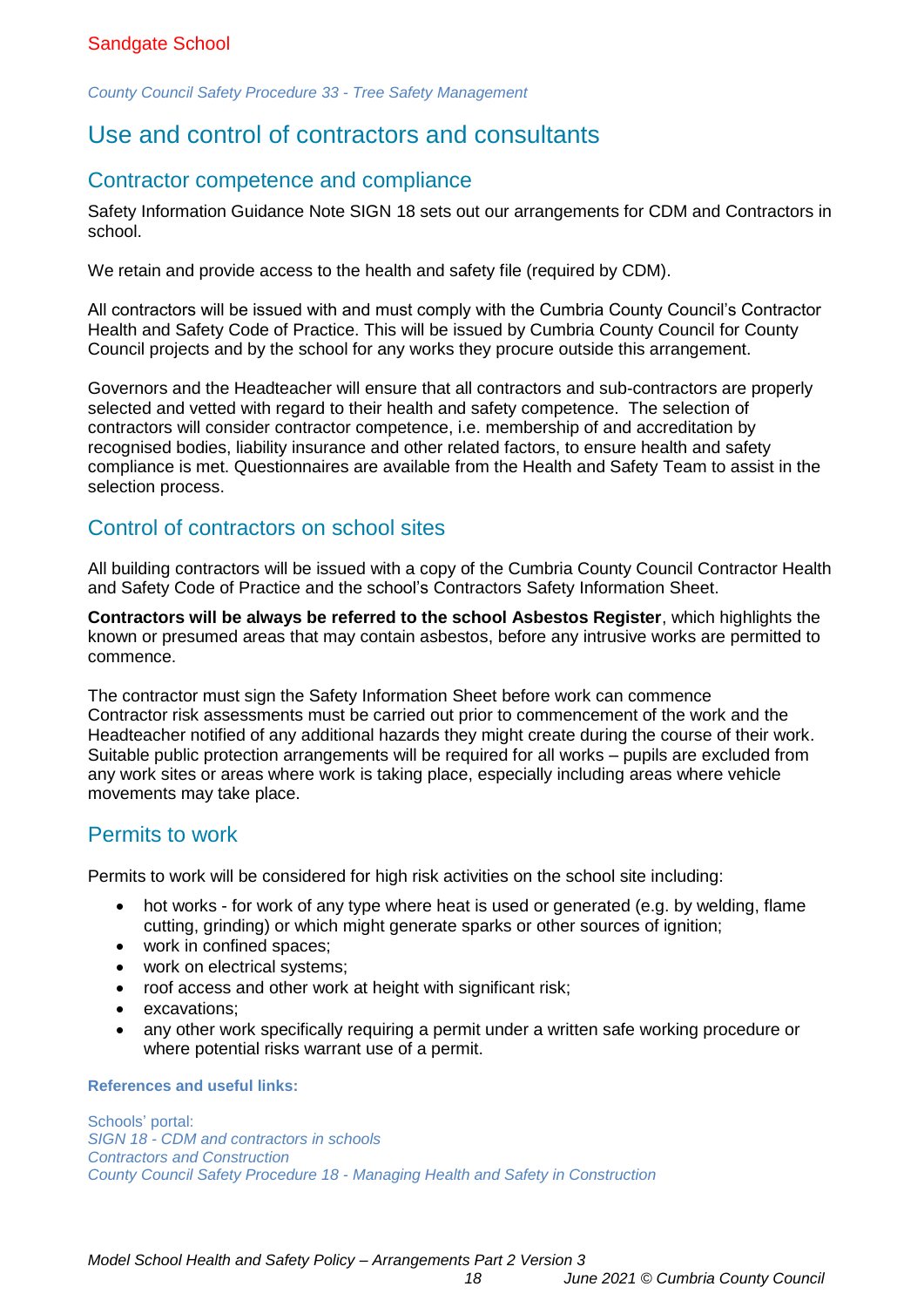# <span id="page-18-0"></span>Control of Substances Hazardous to Health (COSHH)

We refer to CLEAPSS specialist advice and support in science and technology for information regarding COSHH. We retain copies of safety data sheets for any cleaning chemicals or other substances that are covered by the regulations.

Where possible we will avoid the use of hazardous cleaning chemicals and use eco-friendly alternatives.

Portable/fixed dust extraction/fume cupboards undergo a thorough examination and test every 14 months by a competent person.

#### **References and useful links:**

Schools' portal: *County Council Safety Procedure 10 - [Control of Substances Hazardous to Health](https://schools.cumbria.gov.uk/Reference%20Library/Forms/AllItems.aspx?RootFolder=%2FReference%20Library%2FHealth%20and%20Safety%2FCounty%20Council%20Safety%20Procedures&FolderCTID=0x01200048726C2A165D504480BCAF32B116BC9E&View=%7B9FFF4988%2D18AD%2D4845%2D9E0A%2DC419CCBA536A%7D) [CLEAPSS](https://science.cleapss.org.uk/login.aspx?logout=true)*

# <span id="page-18-1"></span>Control of asbestos

Safety Information Guidance Note SIGN 13 sets out our arrangements for the management of asbestos:

- Our buildings have been surveyed for the presence and condition of any asbestos containing materials. The County Council will retain overall duty holder responsibilities for schools which are its assets.
- Where asbestos is present or presumed, we hold a register to show its location, condition and any action required to ensure it remains in a safe condition. We also label asbestos materials wherever practical.
- Locally we will visually monitor and record the condition of materials termly in-house**.**
- We draw to the attention of contractors, staff and other people who might be likely to disturb any asbestos containing materials, the presence of such materials by providing access to our Asbestos Register.

#### **References and useful links:**

Schools' portal: *SIGN 13 - [Management of asbestos in school](https://schools.cumbria.gov.uk/Reference%20Library/Forms/AllItems.aspx?RootFolder=%2FReference%20Library%2FHealth%20and%20Safety%2FSafety%20Information%20Guidance%20Notes%20%28SIGNS%29&FolderCTID=0x01200048726C2A165D504480BCAF32B116BC9E&View=%7B9FFF4988%2D18AD%2D4845%2D9E0A%2DC419CCBA536A%7D) buildings [Asbestos](https://schools.cumbria.gov.uk/Reference%20Library/Forms/AllItems.aspx?RootFolder=%2FReference%20Library%2FHealth%20and%20Safety%2FAsbestos&FolderCTID=0x01200048726C2A165D504480BCAF32B116BC9E&View=%7B9FFF4988%2D18AD%2D4845%2D9E0A%2DC419CCBA536A%7D)  [County Council Safety Procedure 29](https://schools.cumbria.gov.uk/Reference%20Library/Forms/AllItems.aspx?RootFolder=%2FReference%20Library%2FHealth%20and%20Safety%2FCounty%20Council%20Safety%20Procedures&FolderCTID=0x01200048726C2A165D504480BCAF32B116BC9E&View=%7B9FFF4988%2D18AD%2D4845%2D9E0A%2DC419CCBA536A%7D) - Management of Asbestos*

### <span id="page-18-2"></span>Water hygiene management

### Control of Legionella

Safety Information Guidance Note SIGN 14 sets out our arrangements for dealing with the control of Legionella.

Water hygiene risk assessments have been carried out by a contractor registered with the Legionella Control Association. The water system and legionella risk will be maintained and checked as per the water hygiene risk assessment.

#### **References and useful links:**

Schools' portal: *SIGN 14 - [Legionella](https://schools.cumbria.gov.uk/Reference%20Library/Forms/AllItems.aspx?RootFolder=%2FReference%20Library%2FHealth%20and%20Safety%2FSafety%20Information%20Guidance%20Notes%20%28SIGNS%29&FolderCTID=0x01200048726C2A165D504480BCAF32B116BC9E&View=%7B9FFF4988%2D18AD%2D4845%2D9E0A%2DC419CCBA536A%7D)*

### Preventing scalds and burns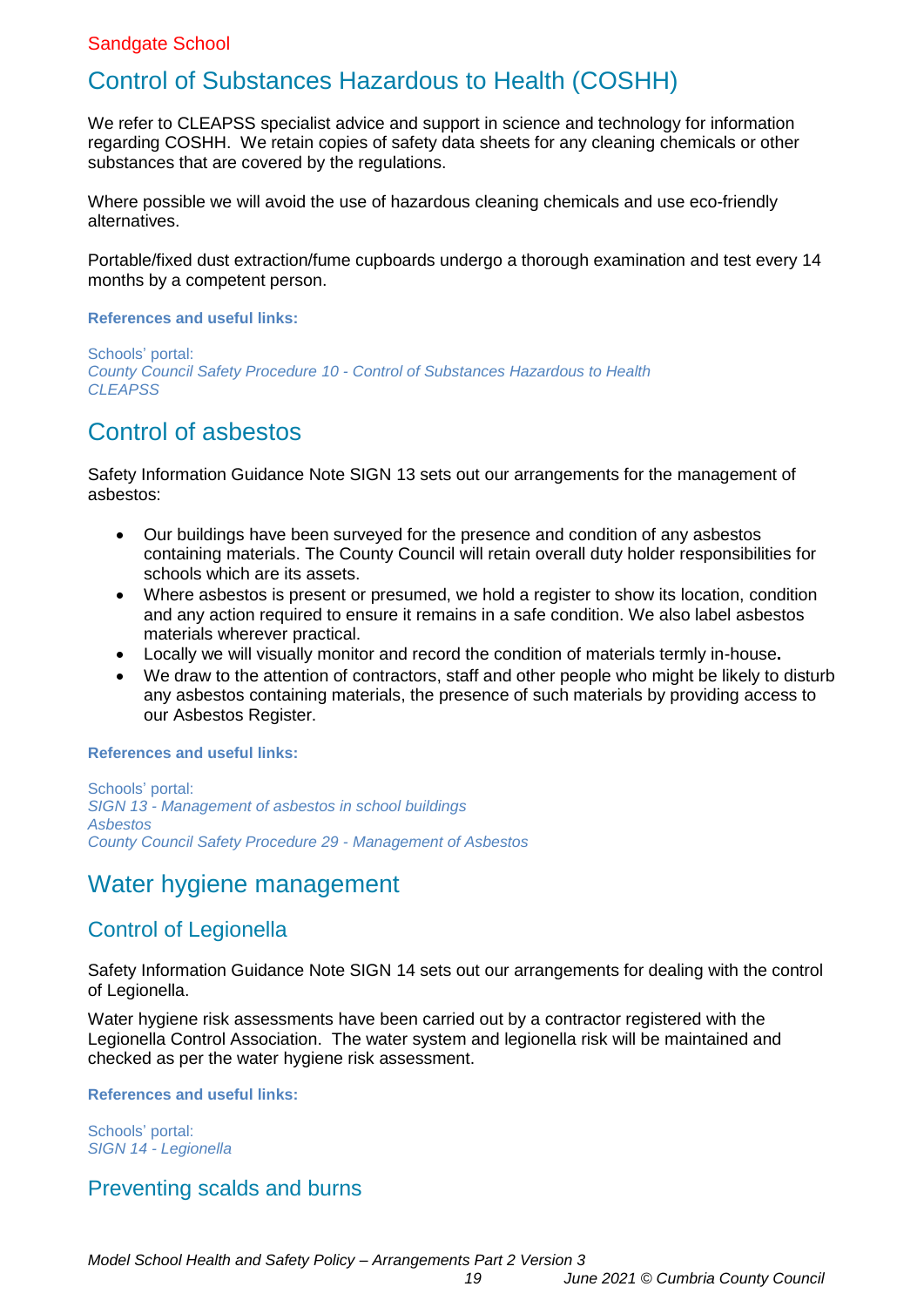We will ensure measures are in place to prevent scalds and burns from hot water and surfaces/pipes by using thermostatic mixing valves to hot water outlets and using low surface temperature radiators or appropriate covers.

#### **References and useful links:**

Schools' portal: *[County Council Safety Procedure 30](https://schools.cumbria.gov.uk/Reference%20Library/Forms/AllItems.aspx?RootFolder=%2FReference%20Library%2FHealth%20and%20Safety%2FCounty%20Council%20Safety%20Procedures&FolderCTID=0x01200048726C2A165D504480BCAF32B116BC9E&View=%7B9FFF4988%2D18AD%2D4845%2D9E0A%2DC419CCBA536A%7D) - Management of Legionella HSE Health Services – [Scalding and burning](https://www.hse.gov.uk/healthservices/scalding-burning.htm)*

# <span id="page-19-0"></span>Electricity at work

Safety Information Guidance Note SIGN 15 sets out our arrangements for managing electrical safety. In general, these are:

- All portable electrical appliances are maintained in a safe condition and are inspected/tested by a competent person at suitable periods (HSG 107);
- Suitable records are maintained:
- No personal equipment is to be used *unless it has been deemed safe by a competent person;*
- Staff will undertake 'before use' visual inspections of electrical appliances;
- Electrical equipment is suitably located, and we have good cable management so as to prevent electrical risks, slips, trips and falls, and damage to equipment etc.;
- Residual current devices (RCDs) are provided and used where applicable;
- Electrical water heaters will be inspected/serviced every 12 months or as per manufacturers recommendations;
- Only competent, trained persons are permitted to carry out work on fixed electrical installations (lighting, wiring, etc.). All installation, repair, modification and testing of fixed electrical systems is to be undertaken using competent persons;
- We will ensure that any contractor working on electrical installations or equipment is registered on the Electrical Safety Register for non-domestic work: **<http://www.electricalcompetentperson.co.uk/>**

#### **References and useful links:**

Schools' portal: *SIGN 15 - [Electrical Safety](https://schools.cumbria.gov.uk/Reference%20Library/Forms/AllItems.aspx?RootFolder=%2FReference%20Library%2FHealth%20and%20Safety%2FSafety%20Information%20Guidance%20Notes%20%28SIGNS%29&FolderCTID=0x01200048726C2A165D504480BCAF32B116BC9E&View=%7B9FFF4988%2D18AD%2D4845%2D9E0A%2DC419CCBA536A%7D)  [Electrical Safety](https://schools.cumbria.gov.uk/Reference%20Library/Forms/AllItems.aspx?RootFolder=%2FReference%20Library%2FHealth%20and%20Safety%2FElectrical%20Safety&FolderCTID=0x01200048726C2A165D504480BCAF32B116BC9E&View=%7B9FFF4988%2D18AD%2D4845%2D9E0A%2DC419CCBA536A%7D)  [County Council Safety Procedure 12](https://schools.cumbria.gov.uk/Reference%20Library/Forms/AllItems.aspx?RootFolder=%2FReference%20Library%2FHealth%20and%20Safety%2FCounty%20Council%20Safety%20Procedures&FolderCTID=0x01200048726C2A165D504480BCAF32B116BC9E&View=%7B9FFF4988%2D18AD%2D4845%2D9E0A%2DC419CCBA536A%7D) - Use of Electricity at Work*

# <span id="page-19-1"></span>Gas, oil, and biomass

We will ensure that appropriate systems and maintenance programmes are in place to ensure that systems, equipment, and storage remain in good, safe condition.

This will include:

- Convector heaters are serviced/cleaned annually:
- School boilers and appliances including fixed equipment in kitchens, Science and D & T departments are serviced annually by a Gas Safe Registered Engineer (gas) or OFTEC Registered Engineer (oil) and records are kept in the Buildings Register;
- Gas cylinders will be subject to before and after use checks, and annual safety checks/servicing by the owner of the cylinder;
- Regulators must be replaced or refurbished every 5 years from date of manufacture or as per manufacturer's recommendations;
- Biomass boilers (e.g. wood pellet) and fuel storage/feed hoppers are monitored and inspected in accordance with manufacturer's guidance and operating instructions, as they require more frequent monitoring and inspection than fossil fuel alternatives.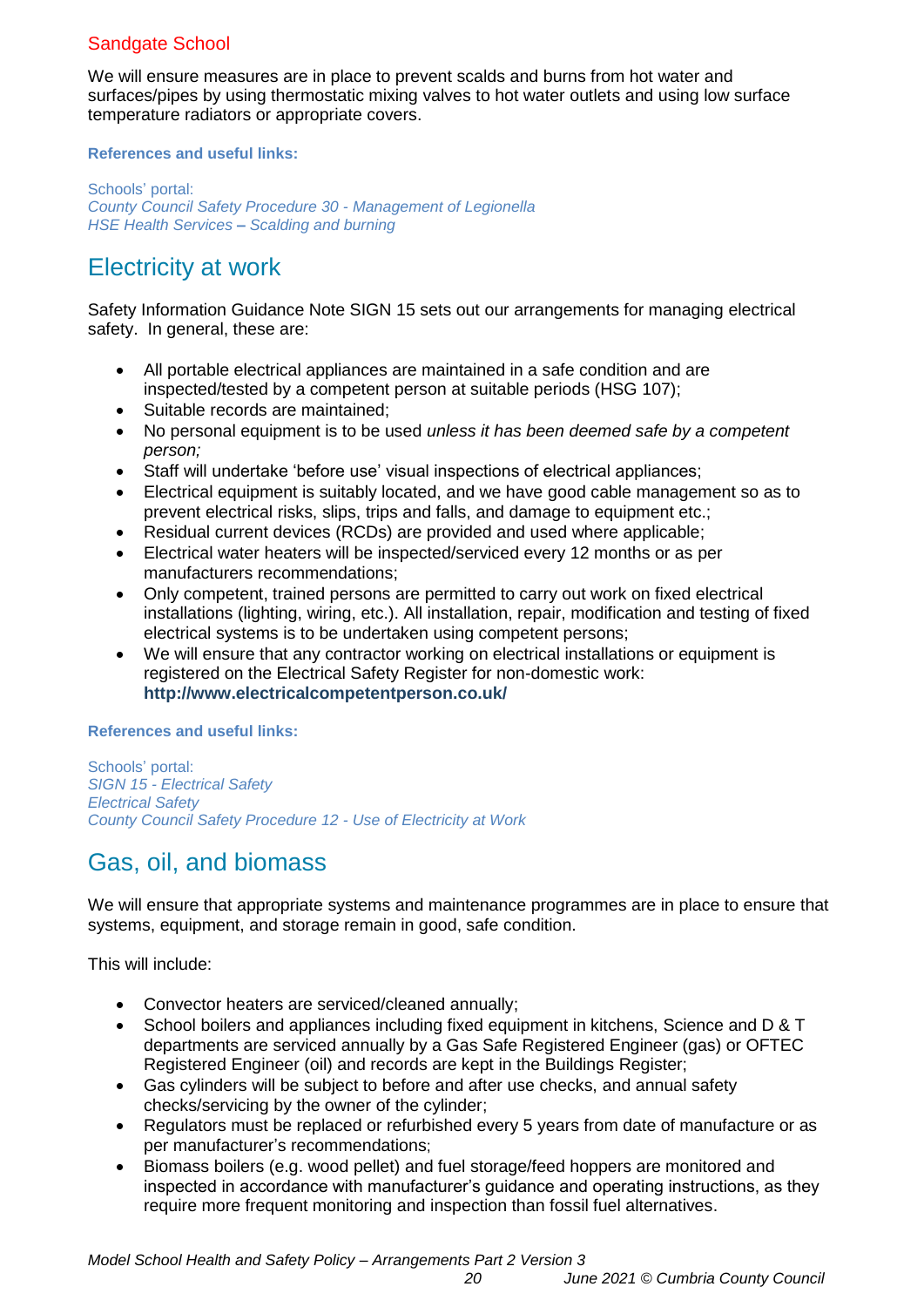#### **References and useful links:**

*HSE - [Gas health and safety](https://www.hse.gov.uk/gas/)  HSE - RR1077 - [Safe storage of wood pellet and wood chip fuel](https://www.hse.gov.uk/research/rrhtm/rr1077.htm)*

## <span id="page-20-0"></span>Work equipment and maintenance

Our Health and Safety Management Plan identifies and sets out the frequencies for maintenance of work equipment.

All staff are expected use any work equipment provided to them in accordance with any training and instructions they have been provided with.

All other servicing and maintenance will be carried out by competent contractors.

Records of servicing and maintenance will be filed within our Buildings File.

### Routine maintenance and servicing requirements

**Fire:** Fire maintenance and servicing will be carried out in accordance with County Council Safety Procedure 8 - Fire Safety Management Guidance Notes 1-8, and the fire safety section of this policy.

**Electricity:** Electrical maintenance will be carried out in accordance with County Council Safety Procedure 17 - Provision and Use of Work Equipment, County Council Safety Procedure 12 - Use of Electricity at Work, SIGN 15 - Electrical Safety, and the electrical safety section of this policy. Items not covered directly in these are detailed in the table below.

**Gas:** Gas maintenance and servicing will be carried out in accordance with the Gas Safety (Installation and Use) (Amendment) Regulations 2018 originally 1998, as stated in the gas, oil and biomass section.

**Oil:** Oil-fired boilers should be serviced in line with OFTEC and manufacturers recommendations as detailed in the gas, oil and biomass section. There is no legal requirement to have a safety certificate or an annual service, but undertaking these ensures compliance with health and safety legislation, and improves efficiency and protects against possible expensive repairs.

**Biomass:** Biomass boilers and appliances will be maintained, inspected, and serviced in line with manufacturer's instructions and OFGEM requirements as detailed above.

**Water:** Maintained and recorded checks are carried out as per our water hygiene risk assessment detailed in the water hygiene management section above. Portable air conditioning units should be maintained as per manufacturer's instructions.

**Lightening protection system:** Installed systems will be maintained and inspected in line with the British Standard in force at the time of installation, BS EN 62305 which is the current standard since 2008, or BS 6651 before that. The accepted industry standard is every 11 months so that over a period of time all atmospheric conditions are considered.

**Intruder alarms:** Remote sensor intruder alarms (connected to call centre/police etc.) preventive maintenance should be undertaken at least twice a year. Audible only intruder alarms preventive maintenance should be carried out annually.

**COSHH substances, equipment, and radiation:** Will be maintained and inspected as detailed in the COSHH section and other relevant sections.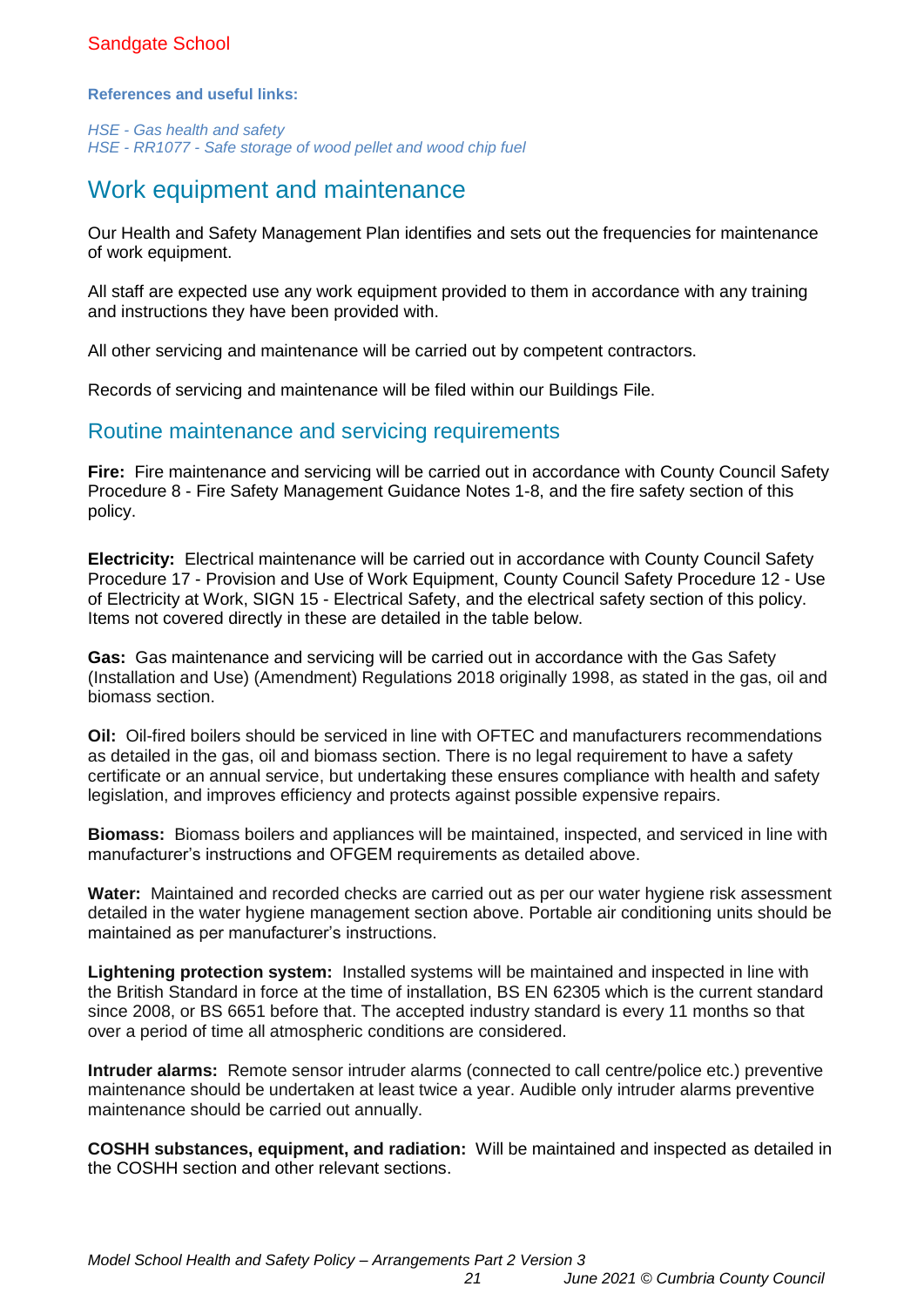# <span id="page-21-0"></span>Work at height

Safety Information Guidance Note SIGN 16 sets out our arrangements for Working at Height.

Wherever possible, working at height will be avoided. Where it cannot be avoided, suitable equipment and procedures will be put in place to minimise risk.

Ladders and stepladders will only be used for jobs of short duration where there is no suitable alternative access. Staff using ladders and stepladders will receive suitable information and instruction in their safe use.

Ladders and stepladders will not be used by pupils.

The only ladders and stepladders approved for use will be those constructed and marked to EN131, or to BS 1129:1990 Class 1 or BS 2037:1994 Class1. Ladders and stepladders will be subject to routine six monthly checks by a competent person, and before and after use checks by users to ensure they remain in a safe condition.

**References and useful links:**

Schools' portal: *SIGN 16 - [Working at Height](https://schools.cumbria.gov.uk/Reference%20Library/Forms/AllItems.aspx?RootFolder=%2FReference%20Library%2FHealth%20and%20Safety%2FSafety%20Information%20Guidance%20Notes%20%28SIGNS%29&FolderCTID=0x01200048726C2A165D504480BCAF32B116BC9E&View=%7B9FFF4988%2D18AD%2D4845%2D9E0A%2DC419CCBA536A%7D)  [Working at Heights](https://schools.cumbria.gov.uk/Reference%20Library/Forms/AllItems.aspx?RootFolder=%2FReference%20Library%2FHealth%20and%20Safety%2FWorking%20at%20Heights&FolderCTID=0x01200048726C2A165D504480BCAF32B116BC9E&View=%7B9FFF4988%2D18AD%2D4845%2D9E0A%2DC419CCBA536A%7D) [County Council Safety Procedure](https://schools.cumbria.gov.uk/Reference%20Library/Forms/AllItems.aspx?RootFolder=%2FReference%20Library%2FHealth%20and%20Safety%2FCounty%20Council%20Safety%20Procedures&FolderCTID=0x01200048726C2A165D504480BCAF32B116BC9E&View=%7B9FFF4988%2D18AD%2D4845%2D9E0A%2DC419CCBA536A%7D) 26 - Working at Height*

## <span id="page-21-1"></span>Personal protective equipment (PPE)

PPE will be provided where risks cannot be fully controlled in other ways. Staff can request PPE through the Health and Safety Co-ordinator.

Re-usable PPE will be subject to periodic inspection to confirm its continued suitability, and where appropriate, subject to routine maintenance.

Staff must use PPE as instructed and report any defects or other problems promptly to the Health and Safety Co-ordinator.

**References and useful links:**

<span id="page-21-2"></span>*HSE – Risk at Work - [Personal protective equipment \(PPE\)](https://www.hse.gov.uk/toolbox/ppe.htm)*

# Smoke-free policy

Our school operates a complete smoke-free policy which applies at all times.

Smoking is NOT permitted in any part of the schools premises, including within buildings, within the entrance area to the school, or on land adjacent to the school building (car park, garden areas, walkway etc.) where this forms part of the school premises.

This also applies to any vehicle being used for school business.

The school's disciplinary procedure will apply for dealing with employees who breach the smoking ban at work.

These rules apply to employees, parents, visitors, members of the public, contractors and others working in or using the school's premises or vehicles. This will be clearly advertised and visitors to the school will be informed of it.

Pupils breaching smoke-free rules will be dealt with according to the school's behaviour policy.

*Model School Health and Safety Policy – Arrangements Part 2 Version 3*

*22 June 2021 © Cumbria County Council*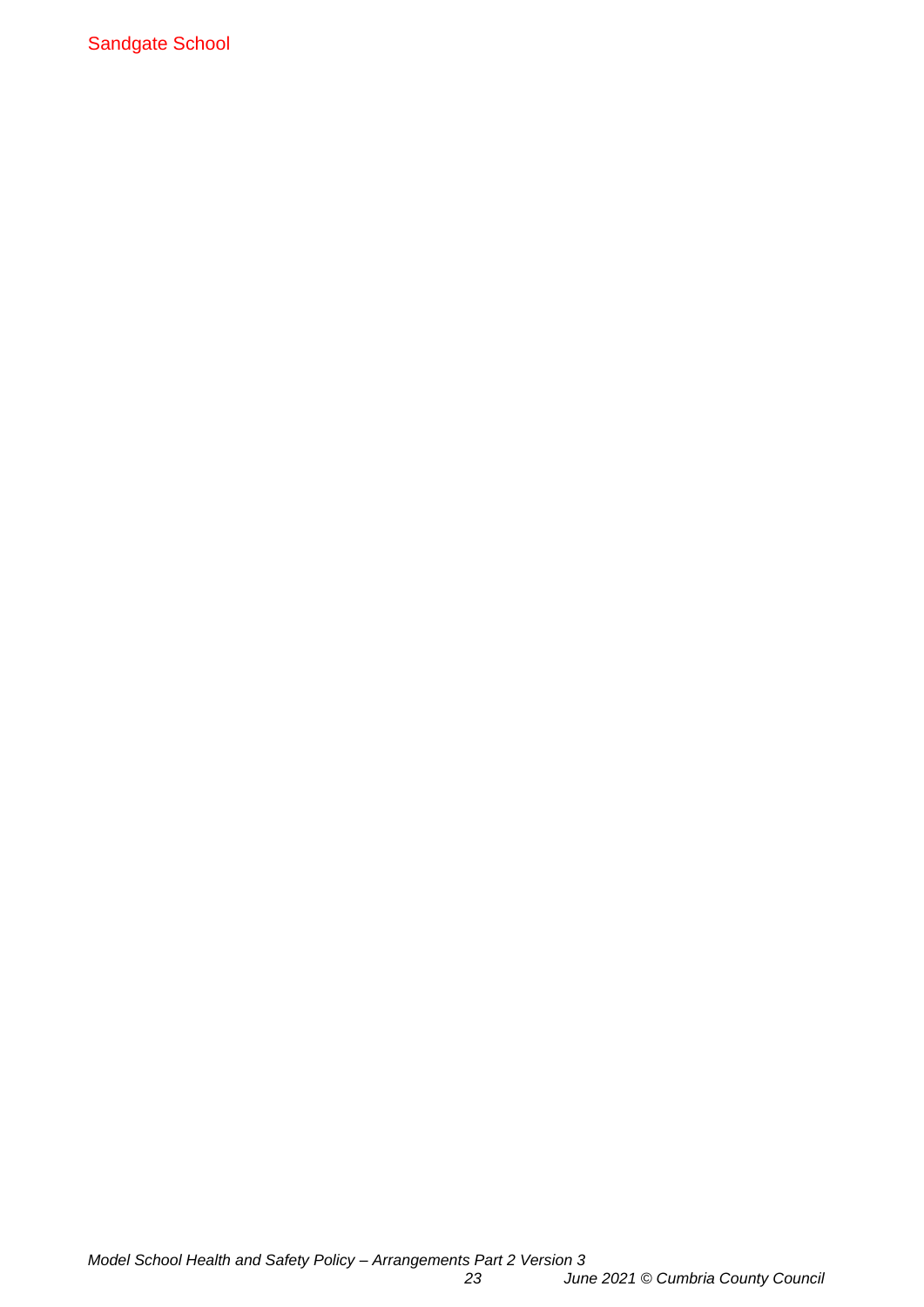# <span id="page-23-0"></span>Appendix 1 - Persons with specific responsibilities

#### **This document supports the school's Health and Safety Policy and arrangements dated …please enter date of policy…..**

Although everyone has a responsibility for health and safety in school, the governing body and Headteacher have delegated certain tasks and roles to the following persons:

| <b>ROLE</b>                                                                                                                                                                                                                                                       | <b>NAME</b>                        |
|-------------------------------------------------------------------------------------------------------------------------------------------------------------------------------------------------------------------------------------------------------------------|------------------------------------|
|                                                                                                                                                                                                                                                                   |                                    |
| Health and Safety Co-ordinator                                                                                                                                                                                                                                    | Jon Owen                           |
| Health and safety governor(s)                                                                                                                                                                                                                                     | <b>Andrew Cannan</b>               |
| Trade union/employee safety representative                                                                                                                                                                                                                        | <b>Francis Zielinski</b>           |
| Workplace first aider(s)                                                                                                                                                                                                                                          | See signs on classroom doors       |
| Paediatric first aider(s)                                                                                                                                                                                                                                         | See signs on classroom doors       |
| Site security issues, CCTV etc.                                                                                                                                                                                                                                   | Jon Owen                           |
| Defects are to be reported to:                                                                                                                                                                                                                                    | Jon Owen                           |
| Training and development co-ordinator (H&S),<br>e.g. first aid, manual handling, Team Teach<br>etc.                                                                                                                                                               | Julia McDonald                     |
| Asbestos co-ordinator, responsible for visual<br>inspection and the recording of termly<br>condition monitoring                                                                                                                                                   | Jon Owen                           |
| Coordinator of risk and/or COSHH                                                                                                                                                                                                                                  | Jon Owen                           |
| assessments                                                                                                                                                                                                                                                       |                                    |
| Disclosure and Barring Scheme checks                                                                                                                                                                                                                              | <b>Charlotte Broom</b>             |
| <b>Educational Visits Co-ordinator</b>                                                                                                                                                                                                                            | <b>Andrew Smith</b>                |
| Fire safety co-ordinator, including organising<br>practice evacuations, testing/checking the fire<br>alarm, testing emergency lighting, checking<br>fire extinguishers and fire doors, visual<br>housekeeping and inspection, and maintaining<br>the fire logbook | Jon Owen                           |
| Fire wardens                                                                                                                                                                                                                                                      | tbc                                |
| Holder of accident/incident records, pupil<br>accident book and official site accident book                                                                                                                                                                       | Jon Owen                           |
| Ladder register is maintained by:                                                                                                                                                                                                                                 | Jon Owen                           |
| Organisation for equipment repairs,<br>maintenance and routine servicing                                                                                                                                                                                          | Jon Owen                           |
| PE and fixed play equipment visual checking                                                                                                                                                                                                                       | <b>Daniel Hinton</b>               |
| PE and fixed play inspection and maintenance                                                                                                                                                                                                                      | Sportsafe, contracted via Jon Owen |
| <b>Radiation Protection Supervisor</b>                                                                                                                                                                                                                            | Not applicable                     |

Heads of department/managers with specific responsibilities for health and safety management within their own areas are:

PE: Rib Williams Science: Erika Davenport Music: Annie Ruscillo DT: Katie Lewis Legionella: Jon Owen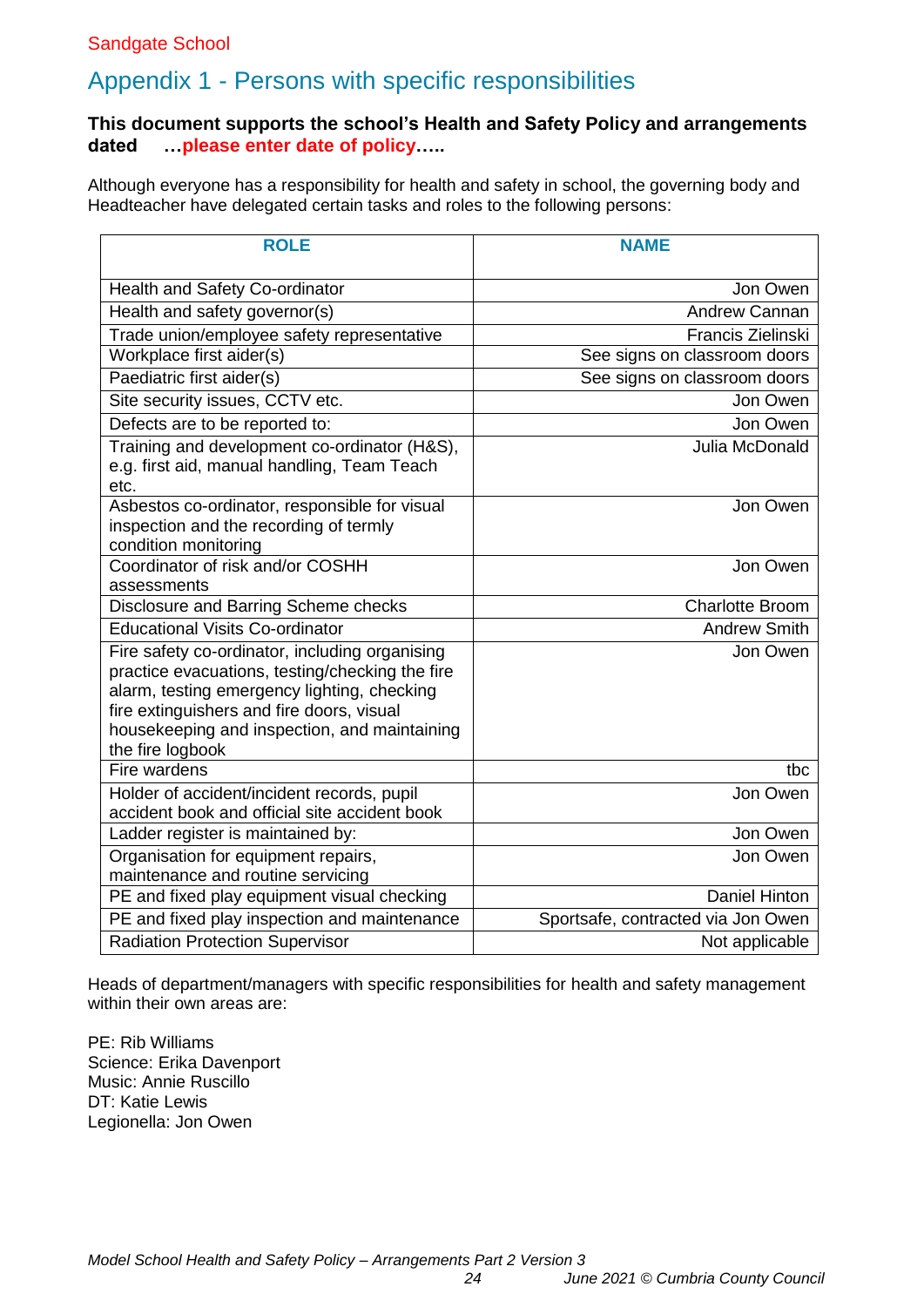#### **Location of supporting systems/documents**

In order to effectively implement our health and safety arrangements, we refer to a variety of supporting internal and external documents and procedures. This section outlines where you can access key documents and information in school.

| <b>Key documentation</b>               | <b>Location</b>      |
|----------------------------------------|----------------------|
| Displayed H&S Policy Statement and     | Reception area       |
| arrangements                           |                      |
| General school risk assessments        | Deputy Head's Office |
| Emergency/fire/crisis management plans | School office        |
| (copies also to be held off site)      |                      |
| Health and Safety Management Plan      | Deputy Head's Office |
| Asbestos Register and management plan  | Deputy Head's Office |
| Water hygiene risk assessment          | School office        |
| Defect reporting system/book           | School office        |
| Maintenance and servicing records      | School office        |
| (Buildings File)                       |                      |
| Pupils' accident book                  | School office        |
| Official accident book                 | School office        |
| A list of pupils with specific medical | School office        |
| conditions/needs                       |                      |